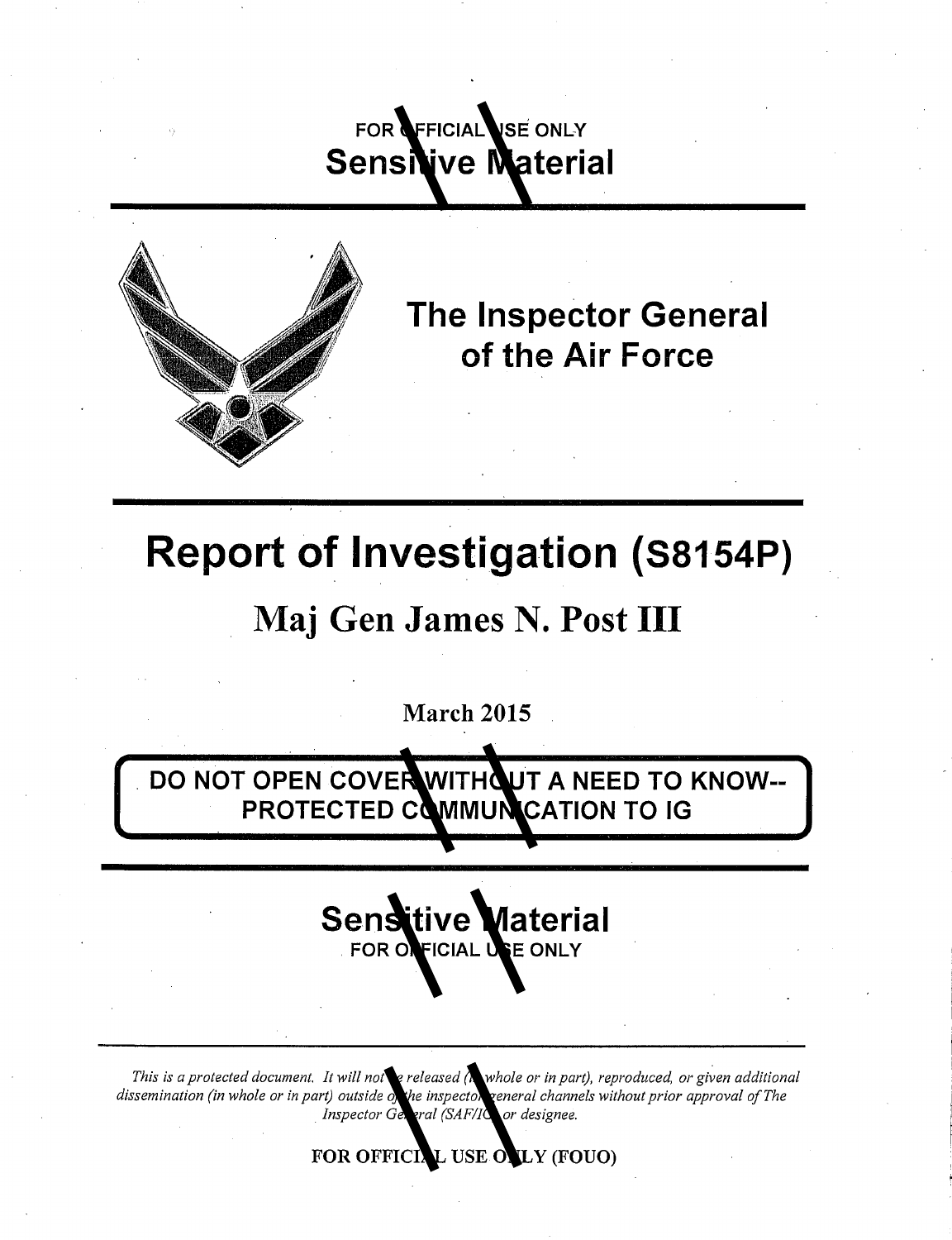### **TABLE OF CONTENTS**

**Page** 

| П.  |  |
|-----|--|
| Ш.  |  |
|     |  |
|     |  |
| VI. |  |
|     |  |

*This is a protected document. It will not* be released (**in** whole or in part), reproduced, or given additional dissemination (in whole or in part) outside of the inspector general channels without prior approval of The *Inspector General (SAF/IG) or designee.*  $\ddot{\circ}$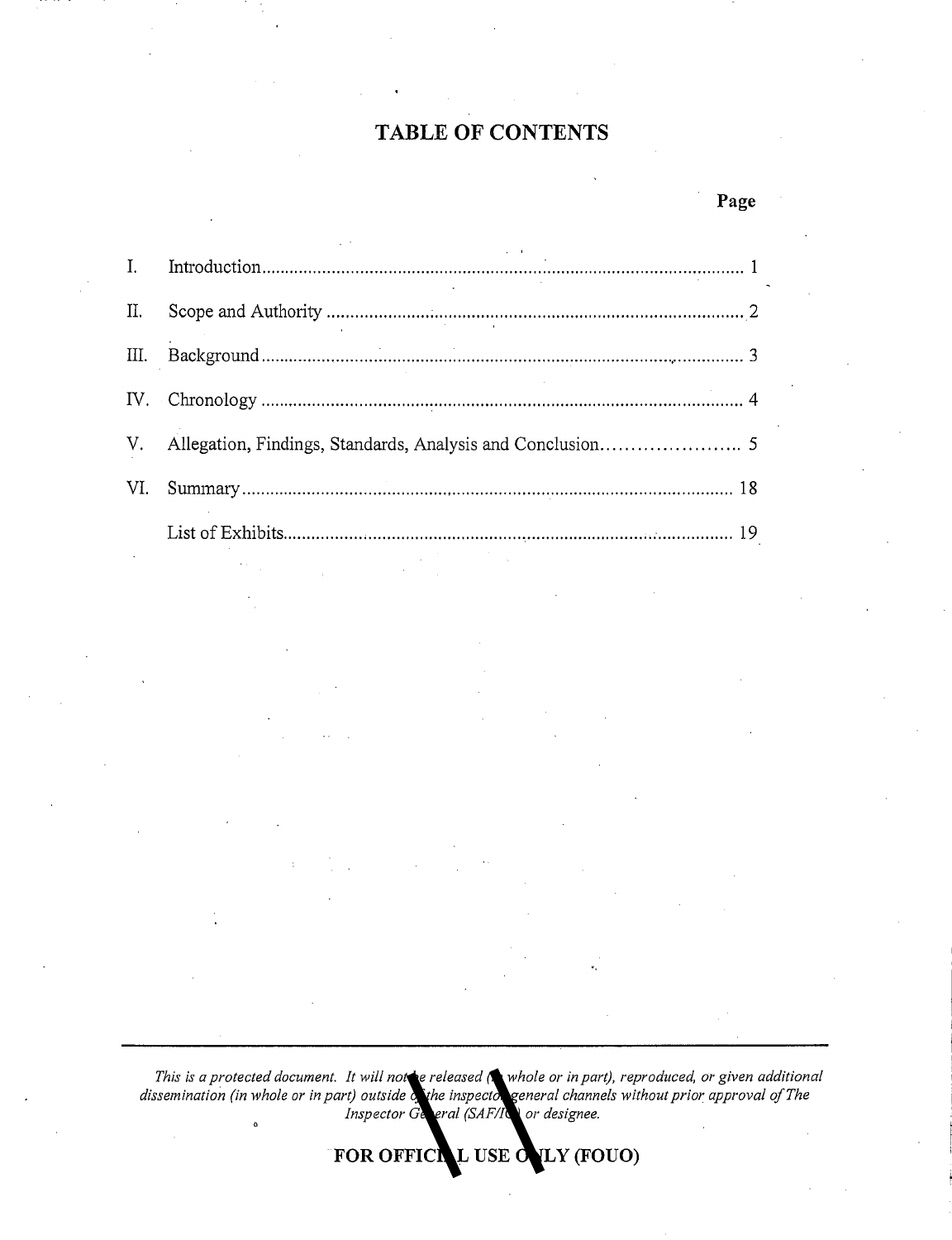## **REPORT OF** INVESTIGATION (Case **S8154P)**

**CONCERNING** 

### MAJOR GENERAL JAMES N. POST III

#### PREPARED BY

b6 b7c

#### MR.

#### I. INTRODUCTION

SAF/IGS received this case of alleged restriction from two different sources: the Department of Defense Inspector General's office (DoD-IG) and Senator John McCain (R-AZ), Chairman of the Senate Armed Services Committee. (Exhibit (Ex) 1) On 16 Jan 15, the DoD-IG Hotline received an anonymous complaint alleging that Maj Gen Post made improper remarks that discouraged communications with members of Congress on Thursday, 15 Jan 15, at a press conference at Nellis AFB, NV. (Ex 1:4)

The complaint referenced the website dodbuzz.com which had posted a 16 Jan 15 story on the alleged restriction. (Ex 6) The complaint's assertion was that Maj Gen Post was preventing members from communicating with members of Congress by stating, "If anyone accuses me of saying this, I will deny it ... anyone who is. passing information to Congress about A-10 capabilities is committing treason." (Ex 6) On 22 Jan 15, DoD-iG referred the matter to the Air Force for investigation. (Ex 1:2-3)

On 21 Jan 15, the Secretary of the Ait Force (SecAF) received a letter from Senator John McCain, dated the same day, requesting an investigation into the matter. SecAF replied that the · Air Force would investigate the case. Meanwhile, other news media agencies, to include the *Arizona Daily Republic* and the *Air Force Times,* picked up the story. (Exs 4; 5)

The Investigation Officers (IOs) began their investigation on 26 Jan 15. The IOs interviewed a total of seven witnesses and Maj Gen Post. The witnesses, majors and captains, were members of the Air Force active duty component, Reserves, or Air National Guard representing a variety of weapons systems. A list of individuals interviewed for this case, along with their weapon systems, is found in the List of Exhibits at the end of this report. All witnesses attended some portion of the 12-day event, and most were graduates of the Air Force Weapons School. Although the testimony of the individuals varied somewhat, the investigative team deemed each to be credible.

*This is a protected document. It will not be released*  $\alpha$  whole or in part), reproduced, or given additional dissemination (in whole or in part) outside of the inspector general channels without prior approval of The *Inspector G* aeral (SAF/IG) or designee.

1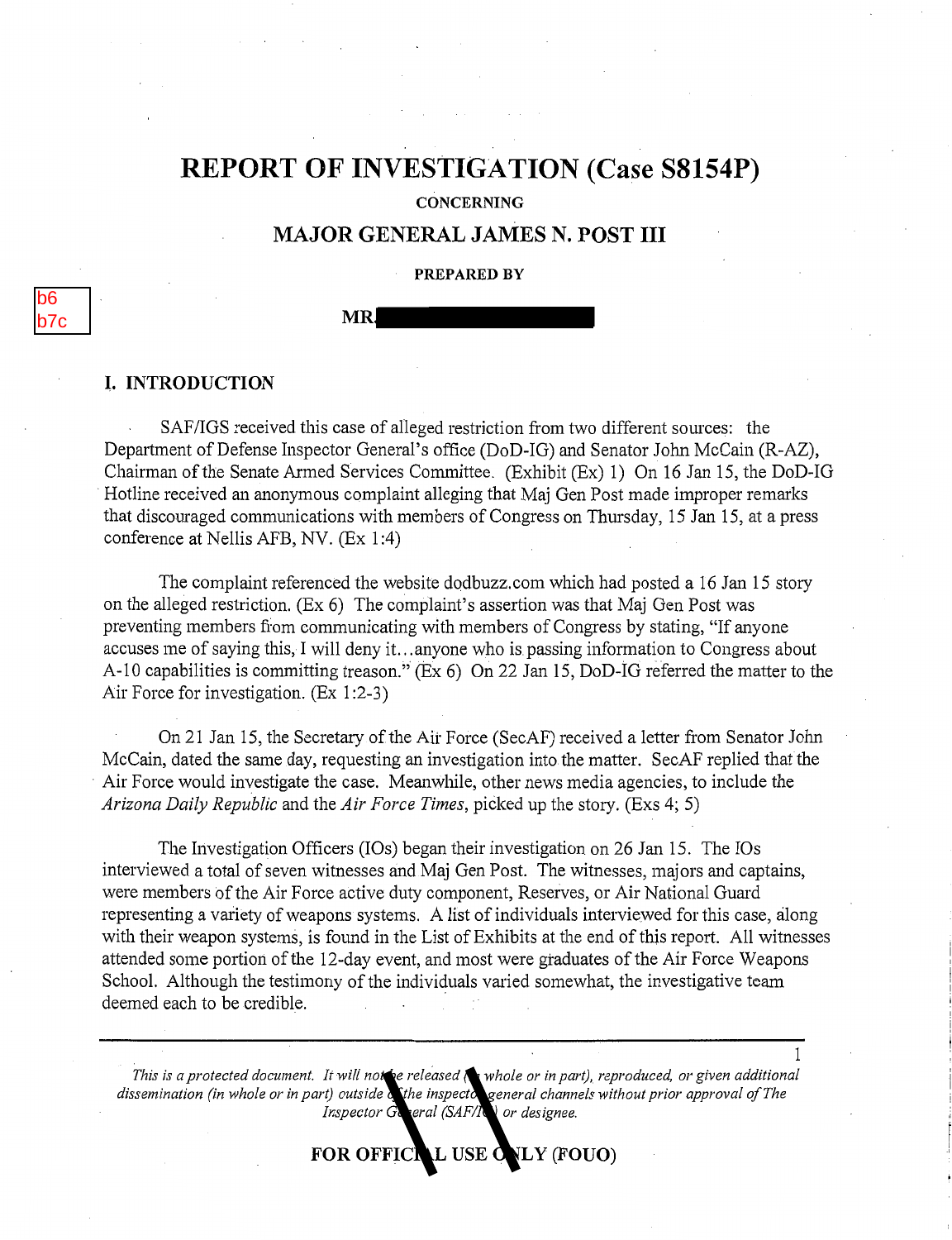On 20 Feb 15, the Investigating Officers (IOs) traveled to Joint Base Langley-Eustis (Langley AFB), VA, to interview Maj Gen Post. Due to the nature of the allegation and the evidence gathered before Maj Gen Post's interview, he was treated as a suspect and read his Article 31 rights under the Uniform Code of Military Justice.

#### **II. SCOPE AND AUTHORITY**

The Secretary of the Air Force has sole responsibility for the function of The Inspector General of the Air Force.<sup>1</sup> When directed by the Secretary of the Air Force or the Chief of Staff of the Air Force,. The Inspector General has the authority to inquire into and report on the discipline, efficiency, and economy of the Air Force and perform any other duties prescribed by the Secretary or the Chief of Staff.2 The Inspector General must cooperate fully with The Inspector General of the Department of Defense.3 Pursuant to Air Force Instruction (AFI) 90- 301, *Inspector Genet-al Complaints Resolution,* 23 Aug 11 (Incorporating Change 1, 6 **Jun** 12), paragraph 1.13 .4, The Inspector General has oversight authority over all IG investigations conducted at the level of the Secretary of the Air Force. (Ex 7:2)

Pursuant to AFI 90-301, paragraph 1.13.3.1, the Director, Senior Official Inquiries Directorate (SAF/IGS), is responsible for performing special investigations directed by the Secretary, the Chief of Staff, or The Inspector General and all investigations of senior officials. AFI 90-301 defines senior official as any active or retired Regular Air Force, Air Force Reserve, or Air National Guard military officer in grades 0-7 (brigadier general) select and above, and Air National Guard Colonels with a Certificate of Eligibility (COE). Current or former members of the Senior Executive Service (SES) or equivalent and current and former Air Force civilian Presidential appointees are also considered senior officials. (Ex 7:2)

One of several missions of The Inspector General of the Air Force is to maintain a credible inspector general system by ensuring the existence of responsive complaint investigations characterized by objectivity, integrity, and impartiality. The Inspector General ensures the concerns of all complainants and subjects, along with the best interests of the Air Force, are addressed through objective fact-finding.

On 26 Jan 15, The Inspector General approved a recommendation that SAF/IGS conduct an investigation into an allegation of restriction or attempted restriction by Maj Gen James N. Post III. The case was assigned to Mr. and Ms.  $\blacksquare$ , who both hold SAF/IG appointment letters dated 20 Aug 14. (Ex 3) The investigation started 26 Jan 15.

b6 b7c

riant *is a protected document. It will not be rele* sed (in whole or in part), reproduced, or given *additional dissemination (in whole or in part)* utside of the *aspector general channels without prior approval* of The Inspector General (SAR<sup>IG</sup>) or designee.

FOR OFFICIAL USE ONLY (FOUO)

 $\mathfrak{D}$ 

<sup>&</sup>lt;sup>1</sup> Title 10, United States Code, Section 8014<br><sup>2</sup> These authorities are outlined in Title 10, United States Code, Section 8020

<sup>&</sup>lt;sup>3</sup> Title 10, United States Code, Section 8020(d)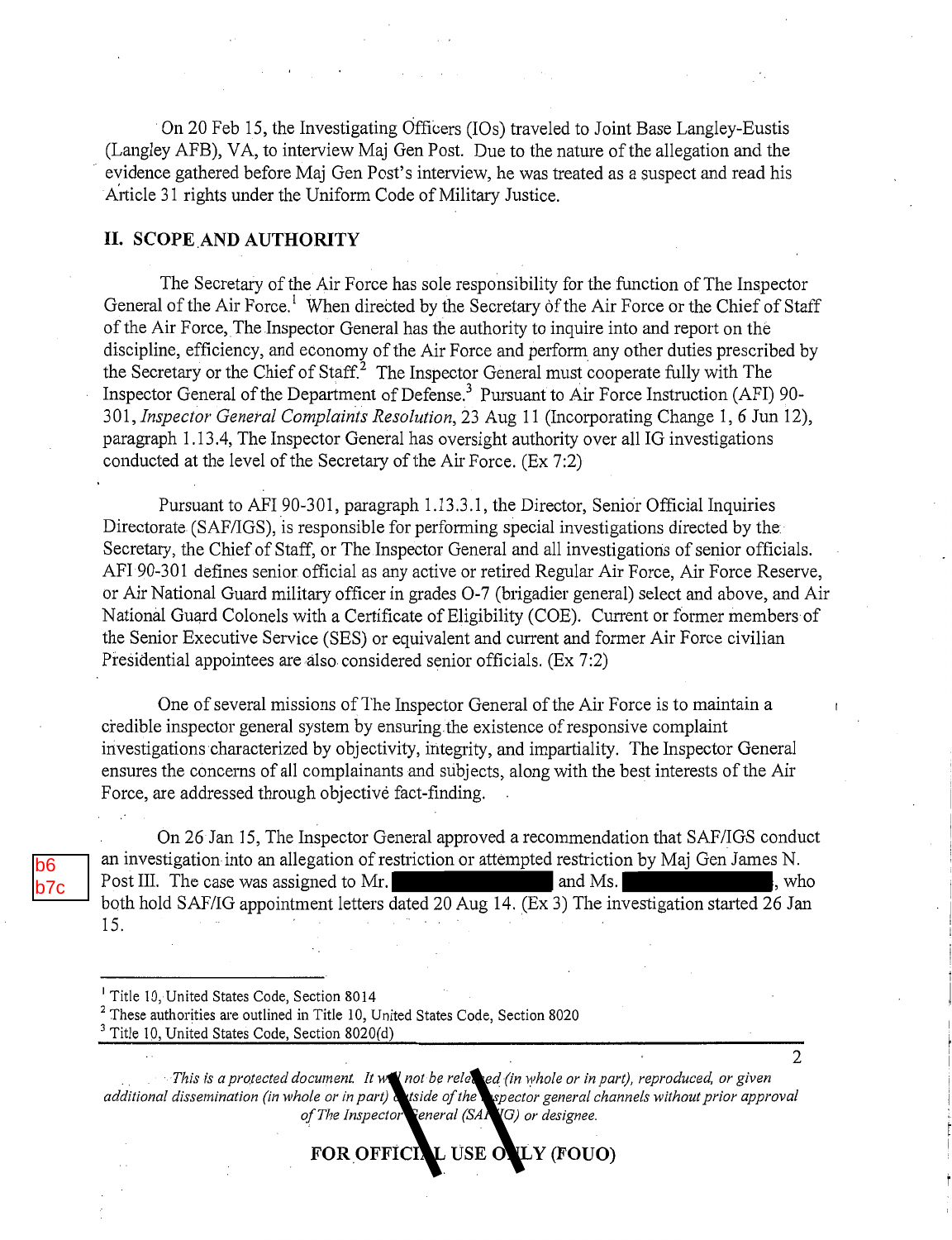#### **III. BACKGROUND**

Maj Gen James N. Post III is currently the Vice Commander of Air Combat Command, stationed at Langley AFB, VA. He has over 31 years of service in the active duty Air Force, having graduated from the Air Force Academy in 1983. He is a command pilot with over 4800 hours, primarily in F-4 and F-16 aircraft, and has flown 280 combat sorties. He has commanded at the squadron and wing levels, served in multiple staff positions, and assumed his present duty position in Sep 14. (Ex 2)

Each January, Air Combat Command sponsors a Tactics Review Board (TRB) and a Weapons and Tactics Conference (WEPTAC) for the Combat Air Forces (CAF) at Nellis AFB, NV as directed by AFI 11-260, *Tactics Development Program*, 15 Sep 11. (Ex 14:1) One witness aptly described the TRB as:

... a meeting where you get some of the younger tactical minds throughout the Air Force and some of the lead instructor pilots from the units. We get them together. We look at current threats or problems that are facing our military, take the tools that are given to us and we're going to find the best problem solving skills we can together and come up with solutions in our way forward to attack future and some of the current threats we're facing. (Ex 23:2)

Another witness further explained the purpose of the TRB as

·Basically, how can we do things more efficiently and better within your own MDS and not spend extra money for, you know, the Air Force overall. And at the end of that, the TRB, Tactics Review Board, second week, at the end of that we have to produce a prioritized list of tactic improvement proposals. We have to filter out which ones are good and which ones are bad you know, and basically get down to which ones are going to be nominated for tests and once nominated for tests ends up coming back here to ACC and then that's what I'm in the middle of doing right now ..... And those things end up going into the test prioritization list that eventually gets refined. You know, there's a whole bunch of different, different procedures that go together to finally put out a I through 300 and something list of where we're going to allocate our test resource money. (Ex 20:4)

The overall theme for this year's sessions was listed as "Tactical Cross Domain Integration  $-$  Maximizing Operational Effects." (Ex 12:4) The objectives for the two weeks of sessions included:

- Week 1 Objectives (MAWGs)
	- Address current & future problem sets submitted by C-NAF/MAJCOM CC
	- Fully integrate air/space/cyber domains and joint capes (where applicable) IOT provide tailored & actionable solutions/recommendations

3

*This is a protected document. It will not be rele* sed (in whole or in part), reproduced, or given additional dissemination (in whole or in part) utside of the *espector general channels without prior approval* of The Inspector General (SA<sub>RIG</sub>) or designee.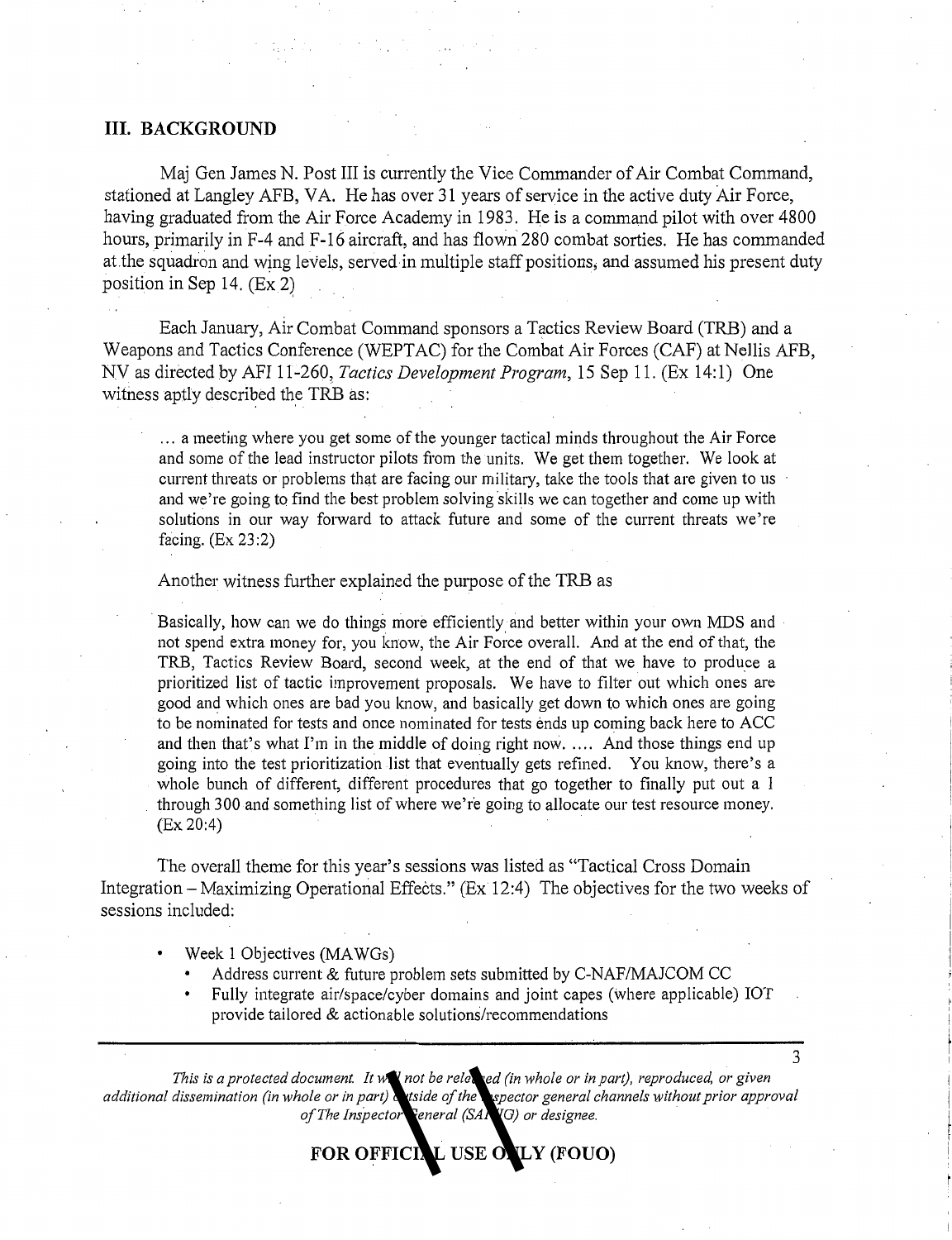- Week 2 Objectives (CFWG/TRB/Mass Outbriefs)
	- Validate TD&Es on current year's TPL
	- Adjudicate proposed TIPs from 28 CAF MDS and 6 CAP Core Functions for TD&Es
	- Validate & prioritize TD&Es for next year's TPL
	- Exchange information and disseminate expert briefings to the field (Ex 12:4)

Attendees at the sessions included primarily military and civilian Air Force members with in-depth backgrounds in their weapons systems. Air Force captains and majors comprised the majority of attendees, many of whom are graduates of the Air Force's Fighter Weapons School. (Exs 20 through 26) The Air Force Weapons School, headquartered at Nellis AFB, NV, provides advanced training in weapons and tactics employment to officers of the combat air forces (CAF). (Ex 16) Graduates of the Weapons School are authorized to wear the USAF Weapons School patch and hence are known as "patch wearers."

The question Maj Gen Post was responding to was about the status of the A-10 aircraft. The A-10 "Thunderbolt II" aircraft (known as the "Warthog" or 'Hog") was developed by Fairchild-Republic in the early 1970s designed solely for close air support with a secondary role of providing forward air control and personnel recovery support. The A-10 went into active service in Mar 76, has been stationed both CONUS and overseas, and has seen action in most every conflict since. (Ex 11)

In 2007, the A-10 was expected to be in Air Force into the 2020's while being replaced by the F-35 "Lightning II." In 2012, the Air Force proposed disbanding five A-10 squadrons in its budget request. In the Air Force's 2015 budget, the Service considered retiring the A-10 and other single-mission aircraft. The National Defense Authorization Act for 2014 prohibited the Air Force from spending money during 2014 to retire the aircraft. By 2014, the Air Force defended its plan to retire the A-10 as logical given the fiscal environment. Congress has passed legislation cunently blocking the Air Force from retiring the aircraft and stating that budget cuts need to come from other sources. Hence, the A-10 remains in Air Force service and is being used in present conflicts.  $(Ex\ 11:12)$ 

#### **V. CHRONOLOGY**

|             | DATE FOR EVENT A RELEASE AND RELEASE AND RELEASE AND RELEASE AND RELEASE AND RELEASE AND RELEASE AND RELEASE AND RELEASE AND RELEASE AND RELEASE AND RELEASE. |
|-------------|---------------------------------------------------------------------------------------------------------------------------------------------------------------|
| 5-16 Jan 15 | Air Combat Command (ACC) hosted the annual Combat Air Forces (CAF)                                                                                            |
|             | Tactics Review Board (TRB) and Weapons and Tactics Conference (WEPTAC)                                                                                        |
|             | at Nellis AFB, NV. $(Ex\ 13:3)$                                                                                                                               |
| 5-9 Jan 15  | Mission Area Working Group (MAWG) meetings were held. (Ex 13:3)                                                                                               |
| 5 Jan 15    | Maj Gen Post provided a few opening remarks to those participating (about 120)                                                                                |
|             | in the MAWGs. (Exs 20:5; 25:5; 27:3)                                                                                                                          |
|             | 10-14 Jan 15   Tactics Review Board (TRB) meetings were held. (Ex 13:3)                                                                                       |

*This is a protected document. It will not be released (in whole or in part), reproduced, or given additional dissemination (in whole or in part) outside of the inspector general channels without prior approval*  of The Inspector General (SA VIG) or designee.

FOR OFFICIAL USE CNLY (FOUO)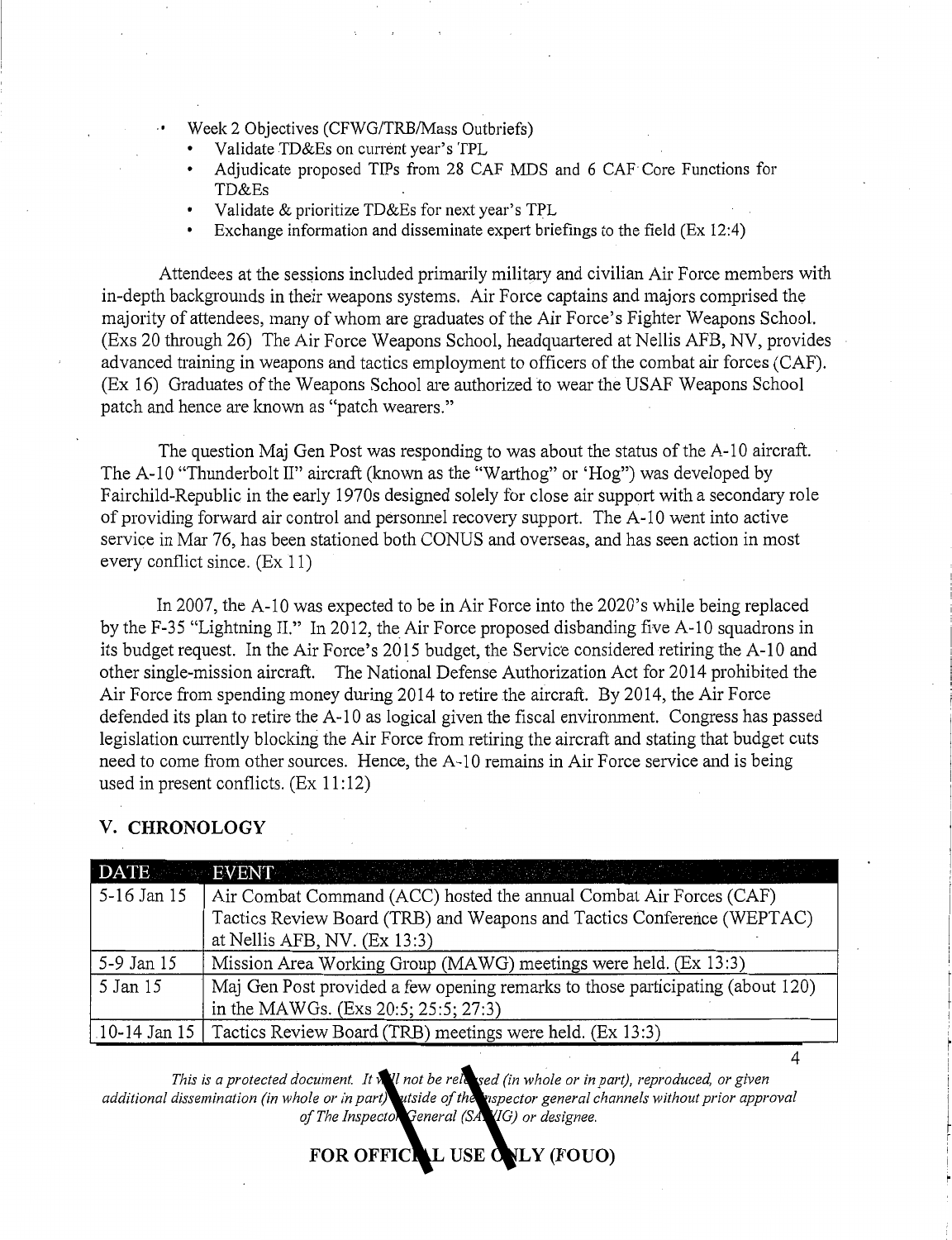| 10 Jan 15 | Maj Gen Post presented opening remarks to the TRB in the Red Flag main<br>briefing room. $(Exs 13:1; 27:3)$                                                                                                                                                                                                        |
|-----------|--------------------------------------------------------------------------------------------------------------------------------------------------------------------------------------------------------------------------------------------------------------------------------------------------------------------|
| 10 Jan 15 | Maj Gen Post stayed with the TRB for the day, acting as the senior mentor for the<br>sessions. $(Ex 20:5)$                                                                                                                                                                                                         |
| 10 Jan 15 | During the morning's presentations, a member of the audience asked a question<br>concerning the status of the $A-10$ . (Exs 23:3; 24:5)                                                                                                                                                                            |
| 10 Jan 15 | Maj Gen Post answered the question, during which he allegedly made statements<br>that form the basis of this case. (Exs 20; 21; 22; 23; 24; 26; 27) NOTE: This date<br>of 10 Jan 15 is different from the 15 Jan 15 date mentioned by the anonymous<br>complainant who was mistaken about the date of the remarks. |
| 13 Jan 15 | The internet began to pick up stories about Maj Gen Post's 10 Jan 15 remarks at<br>the TRB, reporting that he said that anyone who passes information to Congress<br>about $A-10$ capabilities is committing treason. (Ex 6)                                                                                       |
| 13 Jan 15 | Maj Gen Post sent an email to Gen Welsh reviewing his remarks from 10 Jan 15.<br>Gen Welsh had been asked to see Senator McCain about the matter. (Exs 19;<br>27:20                                                                                                                                                |

#### **V. ALLEGATION, FINDINGS, STANDARDS, ANALYSIS AND CONCLUSIONS**

**ALLEGATION.** That on or about 10 Jan 15, Maj Gen James N. Post III restricted and/or attempted to restrict members of the Armed Forces from lawfully communicating with members of Congress in violation of 10 U.S.C. 1034, *Protected communications,· prohibition of retaliatory personnel actions* and DoD Directive (DoDD) 7050.06, *Military Whistleblower Protection.*<sup>4</sup>.

#### **FINDINGS OF FACT.**

See Chronology, above.

#### **STANDARDS.**

Title 10, United States Code, Section 1034 (10 U.S.C 1034), *Protected communications; prohibition of retaliatory personnel actions* is the governing law that is used in military reprisal and restriction cases. The portion that discusses "restriction" states:

§ 1034. Protected communications; prohibition of retaliatory personnel actions

(a) Restricting Communications With Members of Congress and Inspector General Prohibited.-

·During the investigation, the allegation was modified to reflect the actual date the comment was made and include DoDD 7050.06 as a reference. Maj Gen Post was notified via email of this administrative change. (Ex 28)

5

*This is a protected document. It will not be released (in whole or in part), reproduced, or given*  additional dissemination (in whole or in part) of side of the inspector general channels without prior approval of The Inspector General (SAF<sub>IIG</sub>) or designee.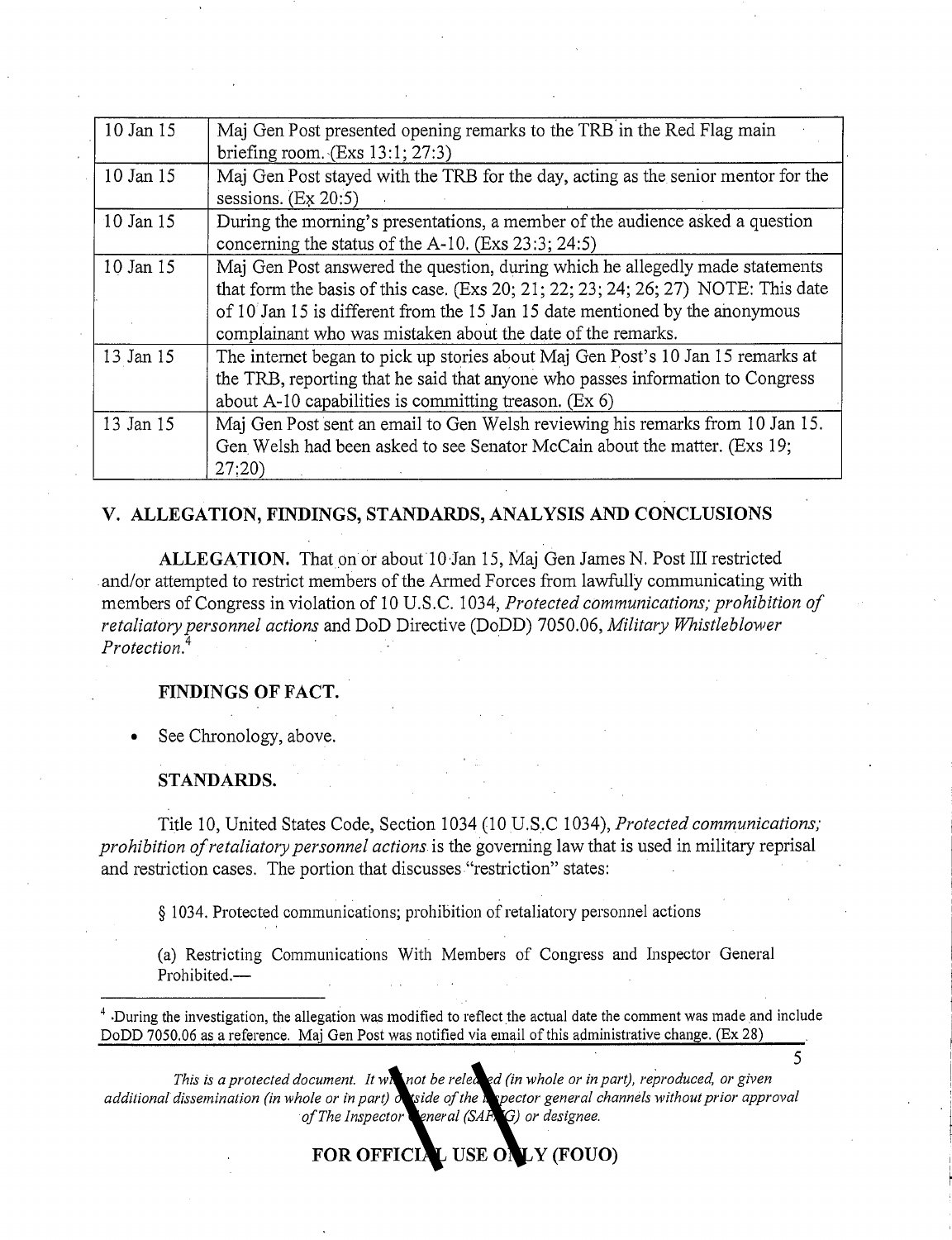(1) No person may restrict a member of the armed forces in communicating with a Member of Congress or an Inspector General.

(2) Paragraph (1) does not apply to a communication that is unlawful. (Ex 9: **1)** 

DoDD 7050.06, *Military Whistleblower Protection,* 23 Jul 07, provides the following:

4.2. No person shall restrict a member of the Armed Forces from making lawful communications to a Member of Congress or an Inspector General (IG). .

E2.11. Restriction. Preventing or attempting to prevent members of the Armed Forces from making or preparing lawful communications to Members of Congress and/or an IG. (Ex 8)

AFI 90-301, *Inspector General Complaints Resolution,* 23 Aug 11, Incorporating Change 1, 6 Jun 12 addresses restriction and provides the following:

7.3. Right of Access Protection Under Title 10, United States Code, Section 1034 (10 USC 1034).

7.3.1. Pursuant to 10 USC 1034, DoDD 7050.06, and as further defined in this instruction, no person may restrict a member of the armed forces from:

7.3 .1.1. Making or preparing to make a lawful communication to any of the following:

7.3 .1.1.1. A Member of Congress or a member of their staff.

7 .3 .1.2. Military members who violate this prohibition are subject to prosecution and/or disciplinary and administrative action under Article 92 of the UCMJ.

7.3.2. Air Force members may file complaints of restriction with IGs at any level. (Ex 7:109)

**Table 7.2. Questions for use in Evaluating Restriction.** 

1. How did the Responsible Management Official (RMO) limit or attempt to limit the member's access to an-IG or a Member of Congress?

2. What was the intent of the RMO? (goes to what the message was)

*(1) Reasons for restr'icting or taking actioizs that created barriers to making protected communications;* 

*(2) Reasonableness of the RMO 's actions;* 

*(3) Motive for the RMO* 's *action.* 

3. Would a reasonable person, under similar circumstances, believe he or she was actually restricted from making a lawful communication with the IG or a Member of Congress based on the RMO's actions?

6

*This is a protected document. It will not be released (in whole 'or* in *part), reproduced, or given*  additional dissemination (in whole or in part) wiside of the *ispector general channels without prior approval of The Inspector General (SAFIIG) or designee.*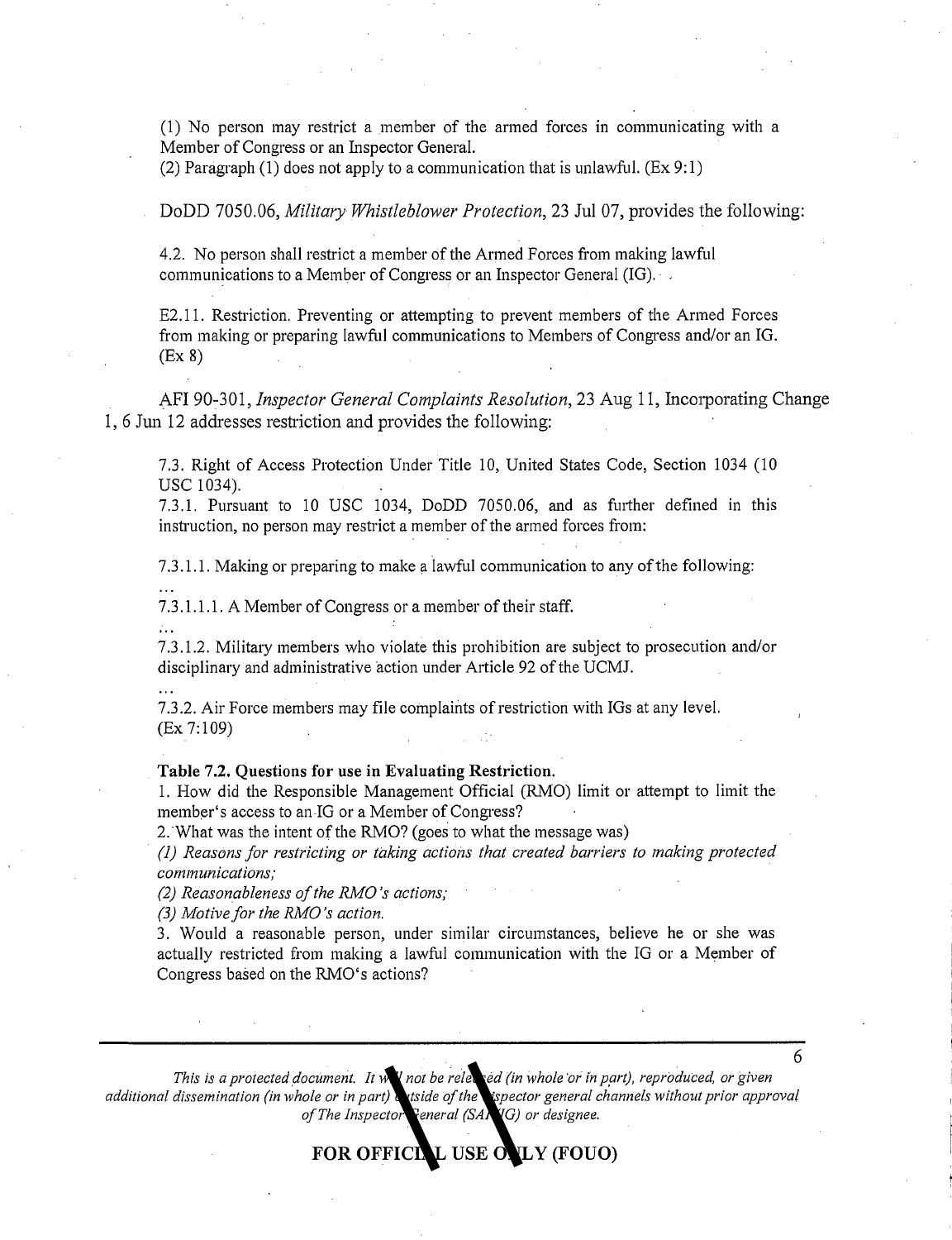*NOTE:* Restriction may be communicated by a variety of means (e.g., verbal, written policy, regulation, order, procedure, counseling, or public statement) and creates a chilling effect.  $(Ex 7:111)$ 

Definitions:

Restriction - Preventing or attempting to prevent members of the Armed Forces from making or preparing to make lawful communications to Members of Congress and/or an IG. (Ex 7:160)

Lawful Communication - Any communication, whether verbal or written or otherwise transmitted, including complaints, witness statements, and testimony, which is not otherwise unlawful (see definition of unlawful communication below). (Ex 7: 157)

Unlawful Communication - Any communication, whether verbal or written or otherwise transmitted, that constitutes misconduct, a violation of the UCMJ, or a violation of other applicable criminal statutes. Some examples of unlawful communications include, but are not limited to, knowingly false statements; unauthorized disclosures of classified, privileged, or private information; obscene statements; threatening statements; and · statements made under circumstances disrespectful to higher authorities. (Ex 7: 162)

Chilling effect – Those actions, through words or behavior, that would tend to prevent an individual(s) from taking a proposed course of action.  $(Ex 7:152)$ 

Finally, Maj Gen Post allegedly used the term "treason" in conjunction with communicating to members of Congress about the capabilities of the A-10 aircraft. Webster's Dictionary defines treason as "I: violation of allegiance toward one's country or sovereign, esp. the betrayal of one's own country by waging war against it or by consciously and purposely acting to aid its enemies.; 2. Betrayal of confidence or trust.

The Manual for Courts Martial (MCM) states for following for aiding the enemy:

28. Article 104—Aiding the enemy

a. *Text of statute.* 

Any person who-

(1) aids, or attempts to aid, the enemy with arms, ammunition, supplies, money, or other things; or

(2) without proper authority, knowingly harbors or protects or gives intelligence to or communicates or corresponds with or holds any intercourse with the enemy, either directly or indirectly; shall suffer death or such other punishment as a court-martial or military commission may direct. (Ex 17:2)

7 *This is a protected document. It will not be released (in whole or in part), reproduced, or given*  additional dissemination (in whole or in part) on tside of the **in**spector general channels without prior approval *of The Inspector Leneral (SAF G) or designee.*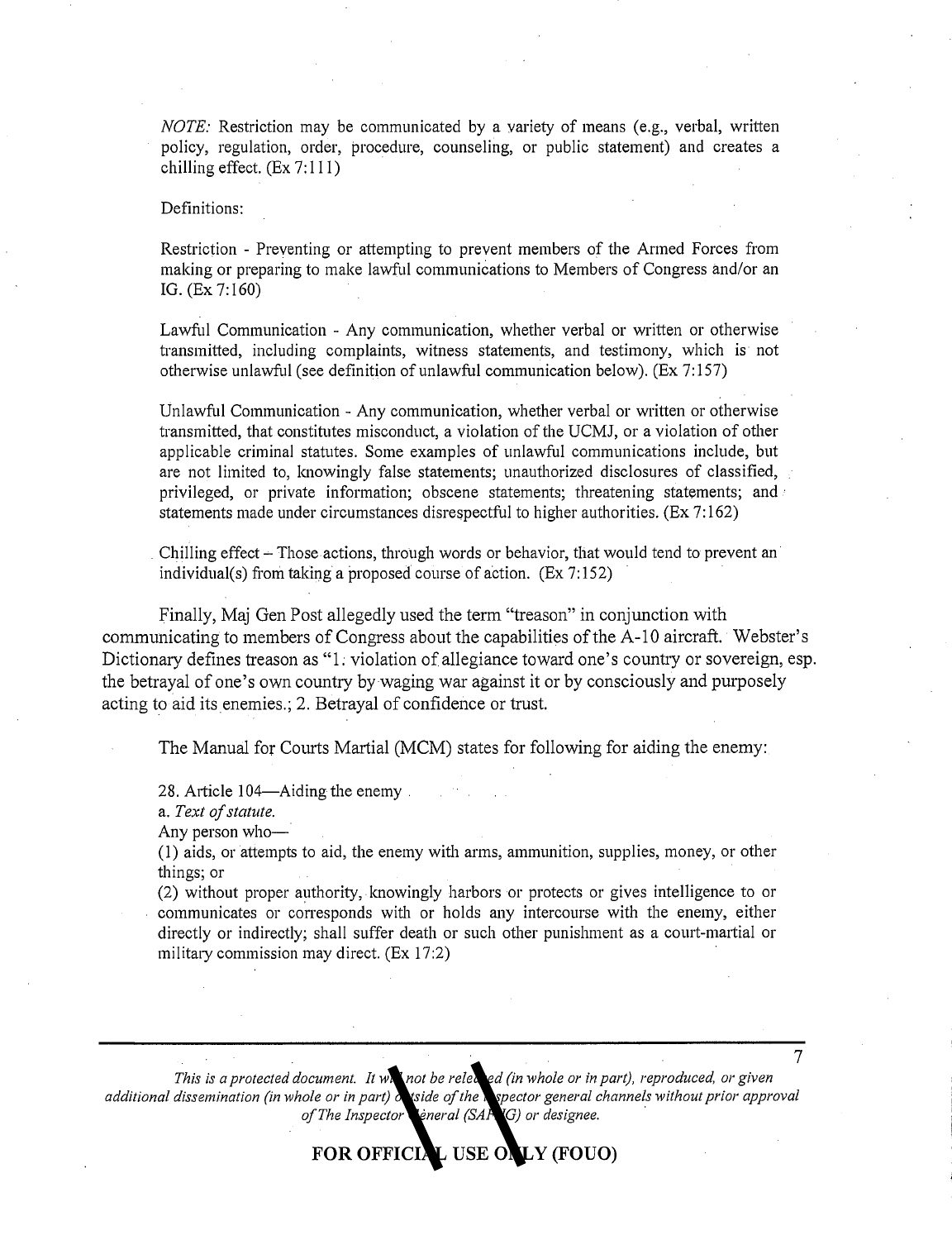#### **ANALYSIS.**

This analysis will begin by examining the events of the TRB conference pertinent to this case in chronological order. As he explained in his testimony, Maj Gen Post was serving as the two-week senior mentor in the capacity normally handled by ACC's Director of Operations (ACC/A3). Maj Gen Post had been the ACC/A3 until Sep 2014 when he became the ACC/CV. Since the new ACC/A3 had not reported in yet, Maj Gen Post hosted the TRB conference. (Ex  $27:2$ )  $(27:2)$ 

On Monday morning, 5 Jan 15, the Mission Area Working Groups (MAWGs) began their work. According to a witness, Maj Gen Post gave some opening remarks to this group, which totaled about 120 individuals. The witness testified that he distinctly remembered Maj Gen Post using words to the effect that, "if anybody says anything about this, I'll deny it in the future." (Ex 25 :5) The witness also remembered Maj Gen Post stating, "I will need you guys to focus on and stay out of the political level and focus on the tactical level and focus on the tools that you're given at hand to solve the problem and leave the politics up to us." (Ex 25:5) However, the witness did not remember Maj Gen Post mentioning Congress or the word treason on 5 Jan 15. (25:6) Maj Gen Post's testimony concerning these opening MAWG remarks on 5 Jan 15 was consistent with that witness' testimony; Maj Gen Post testified that he asked the group to focus on the tactics and the problems before them in each of their mission areas. (Ex 27:6, 7)  $\rightarrow$ 

The MAWGs met during the first week of the two-week conference. The TRB began on Saturday morning, 10 Jan 15. The Saturday morning session consisted of a series of briefings covering Combatant Command Areas of Responsibility and other specific topics. (Ex 13: **1)** The session was held in the main briefing room/auditorium of RED FLAG which holds over 300 people. (Ex 13:1; 20:6) Most of the witnesses as well as Maj Gen Post remember the room being full, and a couple of the witnesses remember individuals standing along the back wall. The TRB Chairman estimated that around 330-350 individuals were present. (Ex 20:7) A majority of the attendees in the room were captains and majors and a large percentage were graduates of the Air Force Weapons School. (27:8)

Maj Gen Post gave the opening remarks to the TRB shortly after 0800 that morning. Most witnesses and Maj Gen Post described his opening remarks as being generic welcoming remarks that would be given to such a group – thanks for coming to the conference; there's a lot of hard work to be done; important work to do, as well as some comments concerning the Air Force operating in a fiscally-constrained environment. (Exs 20:5; 22:4, 5; 27:3) None of the witnesses remembered anything out of the ordinary at this point.

Sometime after Maj Gen Post's opening remarks, a member of the audience asked a question about the current status of the A-10 aircraft. Maj Gen Post remembered this question coming right after his opening remarks. (Ex: 27:4)

8

*This is a protected document. It will not be released (in whole or in part), reproduced, or given additional dissemination (in whole or in part)* utside of the *aspector general channels without prior approval* of The Inspector General (SA<sub>1</sub> /IG) or designee.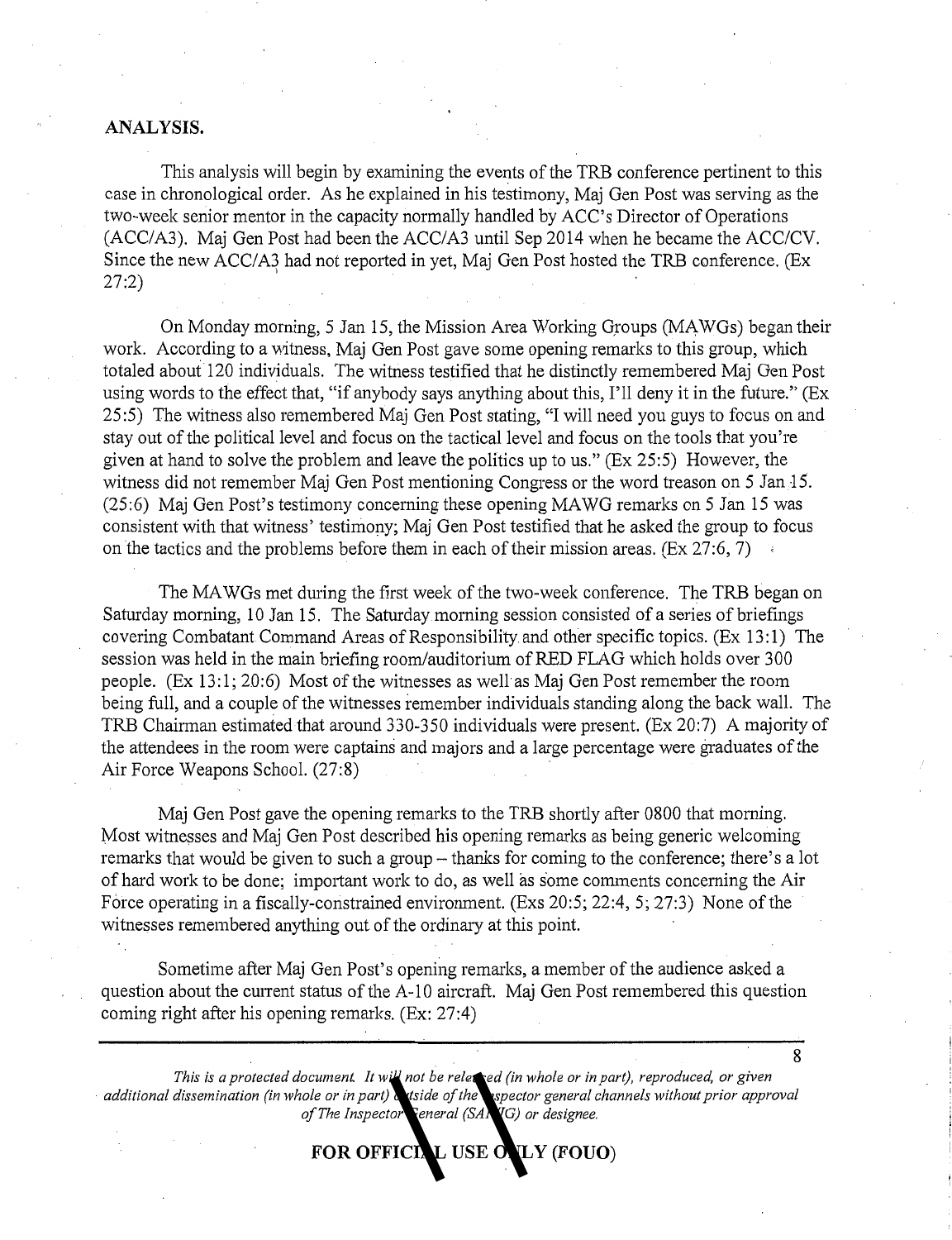The testimonies of Maj Gen Postand the witnesses who were in the room differed as to exactly what Maj Gen Post said. in his answer io this question concerning A-10 status. Jn his testimony, a Memo for Record (MFR) dated 25 Jan 15, and in an email to the Chief of Staff of the Air Force, Maj Gen Post stated that he did not say or imply that a member of the armed forces could not go to Congress or that one who did would commit treason. Maj Gen Post offered the following MFR, which he also read in its entirety near the beginning of his interview:

WEPTAC Welcome Remarks// MFR dated 1/25/2015:

On 10 January 2015 at approximately 0805L, I welcomed Airmen from throughout the Combat Air Forces {CAF) to Nellis AFB and the 2015 Tactics Review Board (TRB). I was filling in as the ACC Director of Operations {A3), responsible for the conduct of WEPTAC, the CAF's annual Weapons and Tactics conference. This was lny second year serving in that capacity. My remarks to those present in the RED FLAG auditorium were brief - I remember asking if there was anyone at Nellis for the very first time, welcomed everyone and thanked them in advance for their efforts and work ahead. I then mentioned that like last year, sequestration and fiscal constraints would require resourced constrained, innovative solutions-we needed to find the most efficient methods for achieving maximum effectiveness. I explained what I meant and then, following approximately 3-4 minutes of extemporaneous comments, I asked if there were any questions. The first and only question came from an Airman (wearing a flight suit) asking the future of the A~lO. I interpreted the question as a request fot what assumptions the A- 10 working group could make as they vetted TIPs and TTPs (Tactics Improvement Proposals and Tactics, Techniques and Procedures). I replied that it was a very good and fair question, and then used my experience over the past year and a half assigned to ACC, as both the A3 and CV, to answer the question. I would estimate that I spoke another 2-3 minutes. My best recollection follows:

I began by saying that as the former COMACC (General Hostage) has publically stated, and as the current COMACC (General Carlisle) and the CSAF have also said-we don't want to get rid of the A-10 ... but we have to. We, the Air Force, cannot afford the resources-people and money-to continue flying the A-10 while introducing a new weapon system designed to replace it, the  $F-35$ . I have had this conversation many times previous to answering the question and felt comfortable being candid with the assembly of CAF tactical experts, all leaders within their respective organizations. As best I can remember I paused, then casually asked if this was non-attribution, followed shortly thereafter that I suppose I could deny it, or words to that effect. I immediately smiled and the majority of the audience laughed and easily understood that I was being facetious. I wanted them to know that I was going to be'very honest with my answer. It was only an attempt to bring levity into the discussion because I believed it was essential for the members in the audience to listen and understand the importance of the Air Force's decision with respect to the future of the A-10. I said that their expertise and commitment was critical to our finding the most effective way to transition to the F-35 how we do Close Air Support, how. we do Combat Search and Rescue, and how we

*This is a protected document: It will not be released (in whole or in part), reproduced, or given*  additional dissemination (in whole or in part) on side of the inspector general channels without prior approval *of The Inspector General (SAFIIG) or designee.* 

FOR OFFICIAL USE ONLY (FOUO)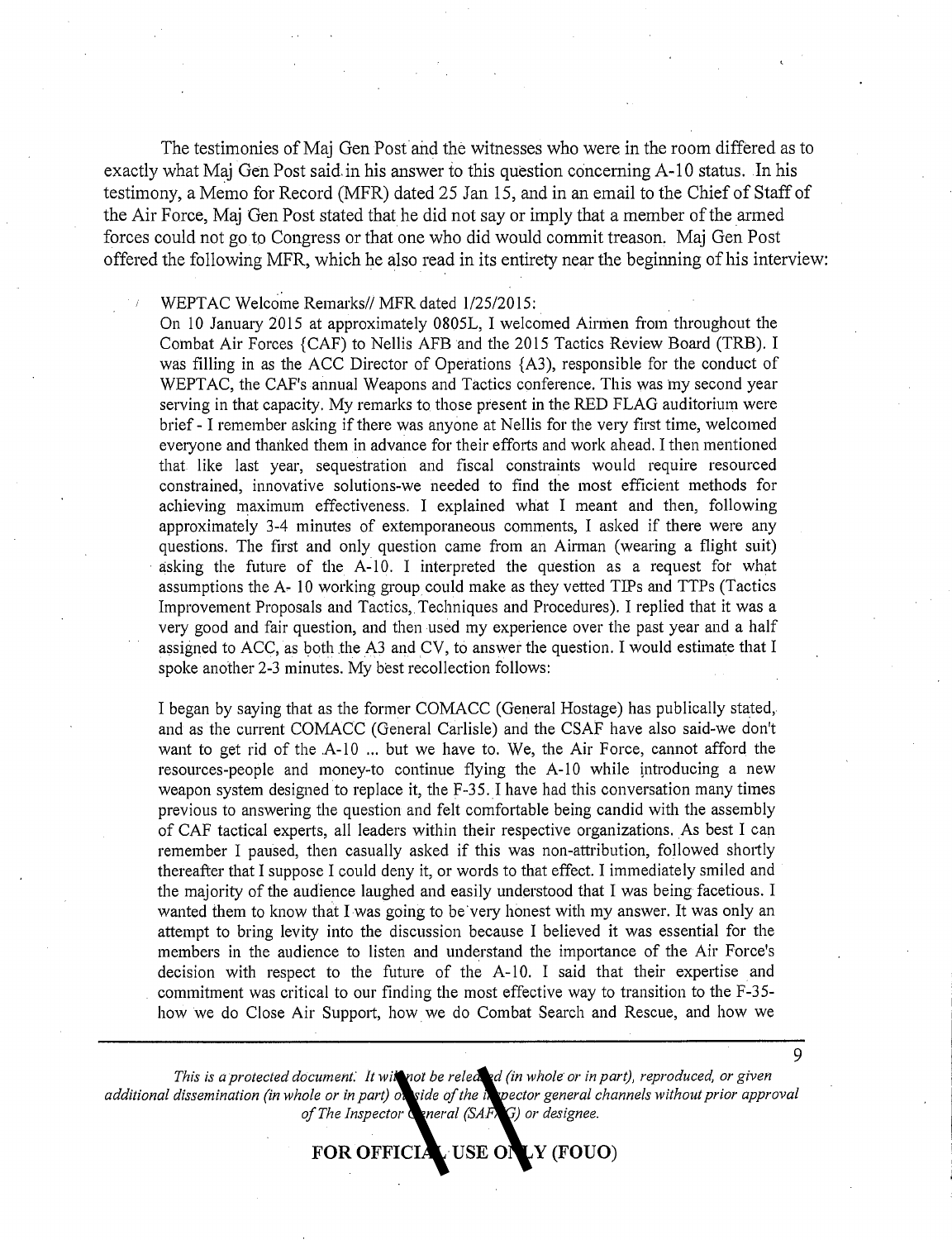might find offsets to accommodate the divestiture of the A-10. I then mentioned that some of the argument over the A-10 seemed to be misinformed, subjective, and in many cases emotional. I said that it was okay to be proud of a weapons system that's done tremendous work in support of troops and friendly forces around the world. I said I could relate with those passionate about their assigned weapon system, but unfortunately fiscal reality wouldn't allow us to do both-continue flying the A-10 while bringing the F-35 to operational capability. I said that the internal (AF) discussion and debate was over, the CSAF and SECAF have been briefed; they've made their decision and passed their recommendation to Congress accordingly. That said, I mentioned that it didn't appear the divestiture of the A-10 was going to happen as early, nor as quickly as the AF recommends. I said It was time to focus and work hard towards doing the best we can with what we lmow, and not towards undermining senior leaders' decisions, nor towards fulfilling personal preferences and agendas. The majority of the audience appeared to nod in agreement. And finally, I said that for those in uniform to do anything contrary to what the Chief and Secretary have directed would be disloyal, or some might say institutional treason (or words to that effect). I was trying to emphasize the importance of their focusing on finding solutions, rather than ways to undermine difficult decisions already made by our Chief and Secretary. I mentioned that it was disheartening, disappointing in fact, to read the slanderous comments made against senior leaders and the decisions they've made-decisions that were very carefully and deliberately decided and briefed to Congress. I never said, nor meant to imply to anyone that it was treason, disloyal or disobedient to speak or testify when summoned by Congress. In fact, I've been directly involved on a number of occasions with collecting the answers to Congressional requests for information, passed through SAF/LL, and sincerely appreciate the importance of informing Congress on why and how we (ACC) intend to accommodate the divestiture of the A-10 in order to most effectively introduce the F-35 to our Air Force inventory.

This summary is written to the best of my recollection on 25 Jan 2015. (Ex 18)

Each witness was asked, to the best of their recollection, what Maj Gen Post said in his answer to the question from the audience. All witnesses in the room stated they heard him say that if "anyone accuses him of saying this, he would deny it." This remark drew some laughter and in the eyes of some, kind of broke the ice. (Ex 20:10; 21:4; 24:5) Additionally, in his own testimony, Maj Gen Post stated that he had made that remark; it was "only an attempt to bring levity into the discussion." (Exs 18; 27:4, 9)

b6 b7c

Testimony on exactly what was said next differed. The state who was in the process of orchestrating the morning proceedings and was not totally focused on each presentation, recalled that Maj Gen Post said the word "treason," but stated he did not "know the exact context in which Maj Gen Post said Congress." (Ex 20:6, 10-11)

Another attendee testified he heard the following:

*This is a protected document. It will not be released (in whole or in part), reproduced, or given* additional dissemination (in whole or in part) on tside of the *inspector general channels without prior approval* of The Inspector Veneral (SAF<sub>IG</sub>) or designee.

**FOR OFFICIAL USE ONLY (FOUO)**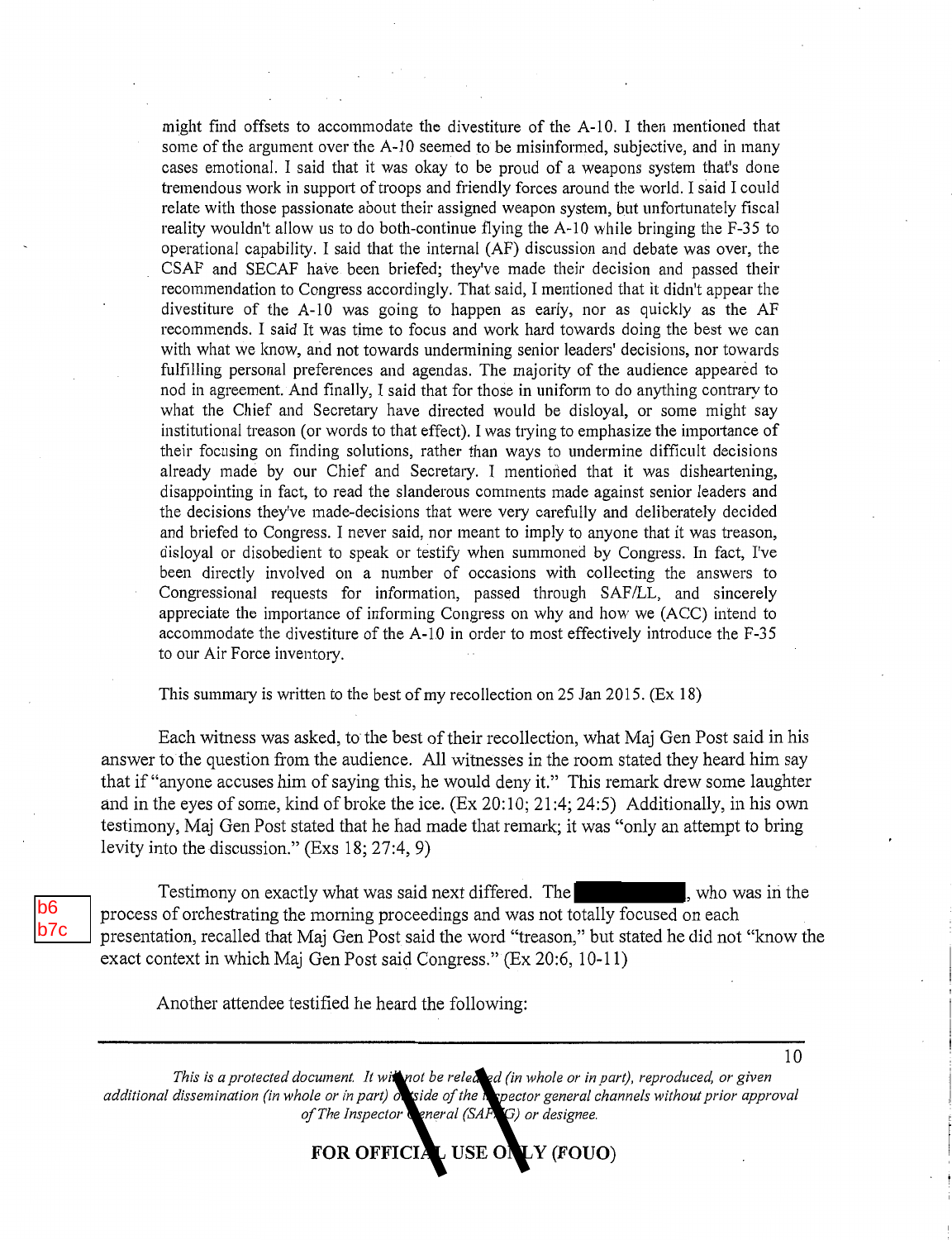It seemed to be centered on the whole A-10 versus F-35 contention about sacrificing one for the other. I know he referenced some kind of social media campaign and I think he referenced the idea of going to, of people going to their congressmen. He then made some kind of statement to the effect of like some kind of sort of an attempt at humor/disclaimer, now you can't hold me against this, or you can't hold this against me or I won't claim I said it or something in a somewhat joking manner or I'll deny I said it or something but it was a joking manner but it was setting the stage and then basically in regard to the, you know, ideas of people taking, taking the social media or contacting and I believe contacting their congressmen, you know, in, in effort to save the A-10. He was saying that as, you know, your senior leaders have made a decision and in my opinion that's an act of treason if you're taking any of these actions, any of these actions such as the social media or, you know, anything ... (Ex 21:4-5)

#### A third witness testified:

... what I do remember is General Post gets up, turns around and he says I want to jump into this discussion right here. He said in this time of fiscal constraint we are certainly trying to work through and figure out the ways to best address the future fight and the threats and yes, we are fiscally constrained. I don't know if this statement particularly what I'm about to read and I wrote this down to the best of my memory, was said right at the beginning when he stood up or after this preface of fiscal constraint and future fight and threats but I do remember him saying if you say I said this I will deny it and then he continues to say anyone who has taken an oath here in this room, none of you have done this with a gun to your head. I don't recall him going through and discussing the actual pieces of the oath, such as to support and defend the constitution and obeying the lawful orders. I don't recall that being said but he did, he does continue on to say those of you, those of you who are in contact with Congress and supplying them with information about the A-10 capabilities are in my opinion or mind, I don't recall if he said opinion or mind, are committing treason....  $(Ex\ 23:4)$ 

The testimony of three other attendees closely paralleled that of witnesses' testimony above. (Ex 22:5; Ex 24:5; Ex 26:5). They all indicated they heard Maj Gen Post link communicating to Congress concerning the A-10 to be treason or treasonous. Their testimony indicated that Maj Gen Post's remark about "denying making the comment" brought laughter to the room, while his comment about Congress and treason silenced the room. (Ex 20:8; 22:6)

Each of the witnesses was asked their initial reaction to Maj Gen Post's comments. Their initial reactions were mixed. While witnesses thought using the word treason was "inappropriate" (Ex 20:10; 24:5) or "over-the top," (Ex 21:6) some took it almost literally; others did not. One witness felt the statements he heard were somewhat of a stretch and felt that the ACC leadership and Air Force leadership were clearly very frustrated by the A-10 politics, and Maj Gen Post's comment was a result of that frustration. (Ex 26:6) However, another witness testified that he was shocked at the words because they carry a lot of weight, given the nature of the crime of treason. (Ex 23:6)

*This is a protected document. It will not be released (in whole or in part), reproduced, or given*  additional dissemination (in whole or in part) on tside of the *inspector general channels without prior approval* of The Inspector General (SAF<sub>IIG</sub>) or designee.

**FOR OFFICIAL USE ONLY (FOUO)**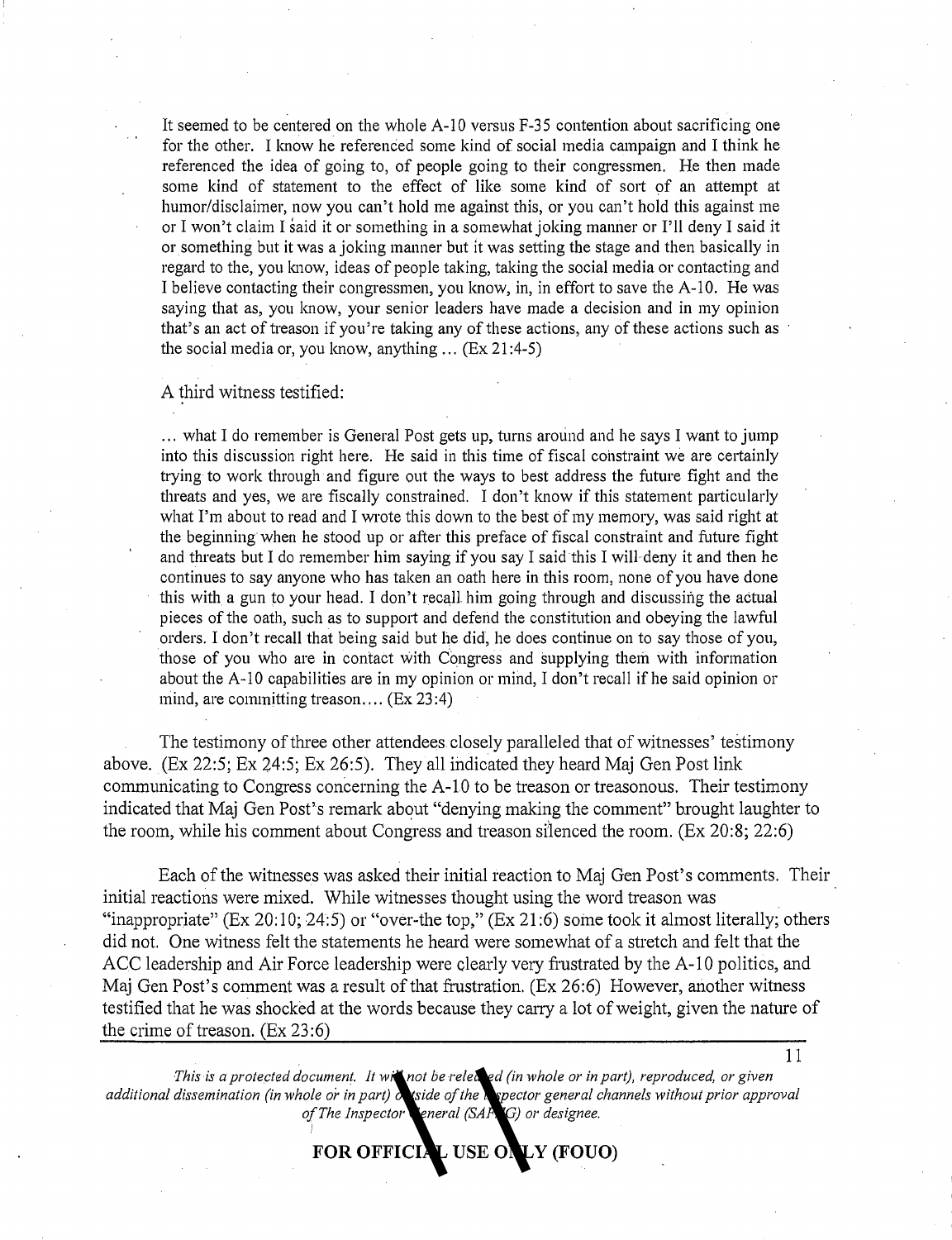Each witness was next asked if they had any discussions about the comments later that day and evening. The witnesses painted a picture of mixed reactions of those at the conference, some taking it too literally and seriously, some believing that once Maj Gen Post made the statement about "denying it," he should not have said the second statement, and some believing the statement to be out of line.

With regard to Maj Gen Post's belief of the audience's reaction to his 10 Jan 15 remarks, he testified:

Post: I think that the preponderance of the audience was nodding their head in understanding what I was trying to, to convey.

IO: So in your mind you don't believe, at least from the visual feedback you got at that time, you don't think that most of them at least had a problem with what you were saying and would construe anything as a restriction on going to Congress?

Post: I don't. I frankly thought that maybe it was the auditorium, maybe it was what I was looking out at. I was wearing a flight suit and many of them were, that, that I was trying to give senior leaders talking to them, you know, on that level if you will, leaders .in their own right some mentoring. You know. Just to pass a message and again you know, as them to recommit their allegiance if you will or their. loyalty to the decision that's been made and not work harder at trying to find a way to undermine it. ... And that some of that, much of that, might be motivated by again I don't think I said political objectives or agendas. I think I said more along the lines of emotional attachments. I've used before my allegiance to the  $F-16$  for example and how much I've enjoyed flying the  $F-16$  and how much I love that aircraft and I said, I mentioned it I think in my, my statement here is I, I get that. I understand that. I appreciate that. We want people to be loyal to their, to their squadrons and to their weapons systems and things but not to a fault, not at the expense of our Air Force's modernization and moving on to the next generation of flight. (Ex 27:16-17)

On Tuesday, 13 Jan 15, the alleged statement by Maj Gen Post began appearing on internet blog sites and on Facebook. (Exs 20:14-15; 23:6; 26:8-9) Each of the witnesses confirmed that they began to read about the comments on web sites to include *John* Q. *Public*  that day. (Exs 20:14-15; 21:10;23:8; 24:7; 26:8-9) Maj Gen Post testified that he got a tap on the shoulder during the conference and asked to clarify his 10 Jan 15 remarks to the Chief of Staff, Gen Welsh, who was being summoned to Senator McCain's office on the matter. (Ex 27:20)

Maj Gen Post replied to the CSAF with the following email:

Chief,

*This is a protected document. It will not be released (in whole or in part), reproduced, or given additional dissemination (in whole or in part)* utside of the *inspector general channels without prior approval* of The Inspector General (SA<sub>2</sub>/IG) or designee.

FOR OFFICIAL USE OVLY (FOUO)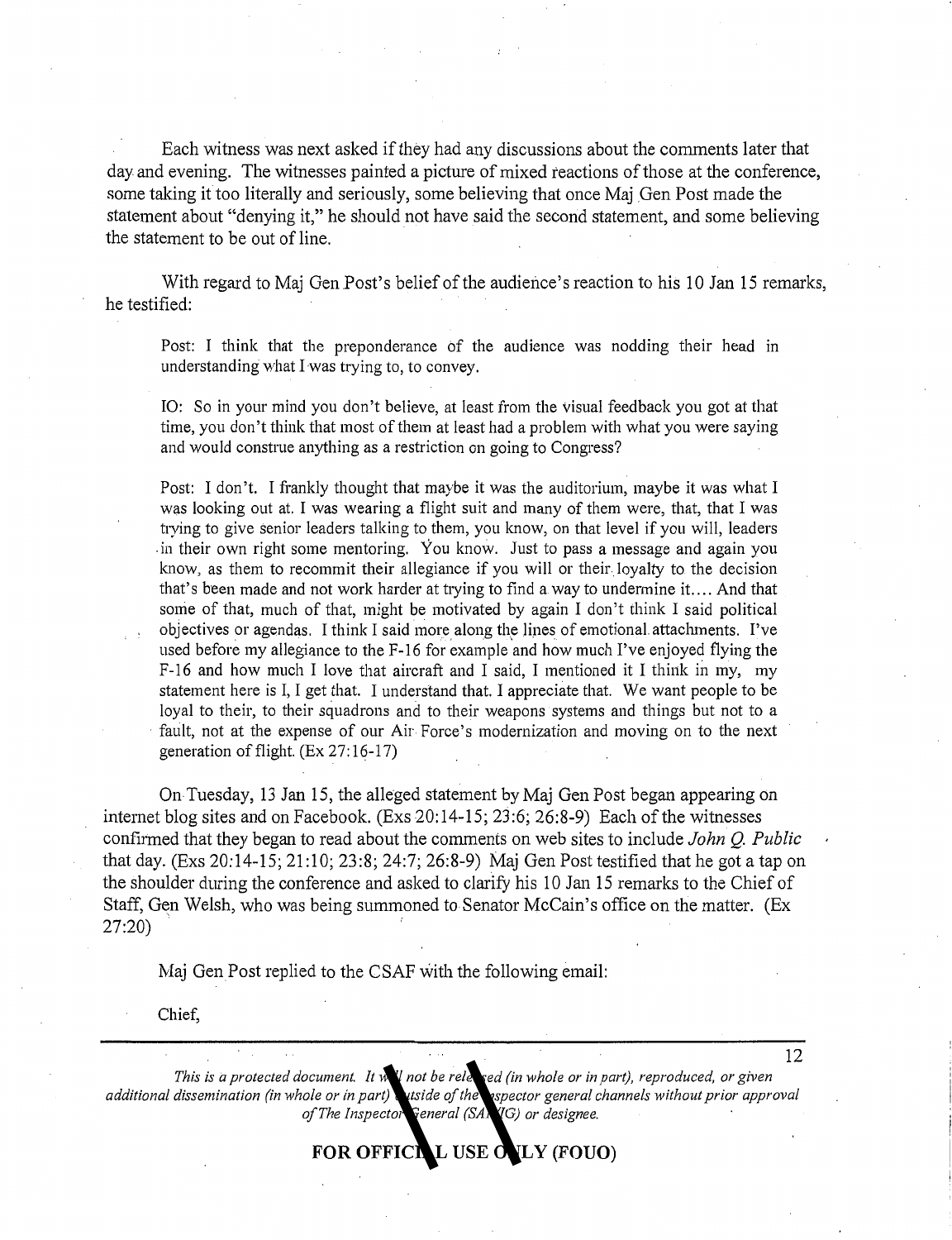Gen Carlisle asked that I quickly send you a summary of what I remember saying to the Tactics Review Board participants here at Nellis this past Saturday morning. What follows is my best recollection.

I welcomed everyone to Nellis and thanked them in advance for their time and effort. I spoke briefly about today's fiscal challenges and encouraged everyone to keep that in mind as they -worked to find innovative solutions to the modern threat. After about 5 minutes of comments I asked if there were any questions before they got started. The first (only) question was on the future of the A-10.

Sir, I answered the question as I best knew how. I briefly discussed sequestration and its impact on the choices being made and that while the CAF might like to retain the A-10, we can't afford to at the same time we introduce a new weapon system (F-35). I mentioned that the time for internal debate was over and that the CSAF and SECAF carried the recommendation to Congress for approval. I said that the divestiture of the A- · 10 will not likely happen as quickly as we'd like it to and that the NOAA has placed restrictions on what can be done and when. I concluded my answer by saying the internal  $(AF)$  discussion is over, the decision was made, and that it was time to salute and assist with the best way to get the job done-- whether it be CAS, CSAR, etc. And then I suggested that for those in uniform it would be disloyal to our Senior leaders, some might say treason, to undermine the decisions that have already been made and briefed to Congress.

Sir, I never said, nor implied that it was treason to speak openly with Congress. My only intent was to instill loyalty in the audience. In the spirit of non-attribution, I spoke candidly about airmen that have openly undermined senior leadership.

I apologize for any embarrassment or negative attention this has caused you and our leadership. (Ex 19)

When asked if he had considered addressing the conference audience in the closing days of the conference to explain his 10 Jan comments, Maj Gen Post related that "his charter was to now go low profile." (Ex 27:21)

Most witnesses had heard of Military Whistleblower Protection but were not familiar with any details. The investigating team read each witness the definition of restriction and followed up asking the witnesses how they felt about what they had heard Maj Gen Post say, now understanding what the term restriction means.

One witness believed Maj Gen Post's comments were restriction, and commented that the "veracity" of Maj Gen Post's comment stood out in his mind. (Ex 23:9). The witness further stated, "I do feel that his intention and direction was do not talk to Congress because you are undermining your Chief of Staff of the Air Force and in his personal opinion that would be

*This is a protected document. It will not be released (in whole or in part), reproduced, or given* additional dissemination (in whole or in part) utside of the inspector general channels without prior approval of The Inspector General (SA<sup>VIG</sup>) or designee.

FOR OFFICIAL USE ONLY (FOUO)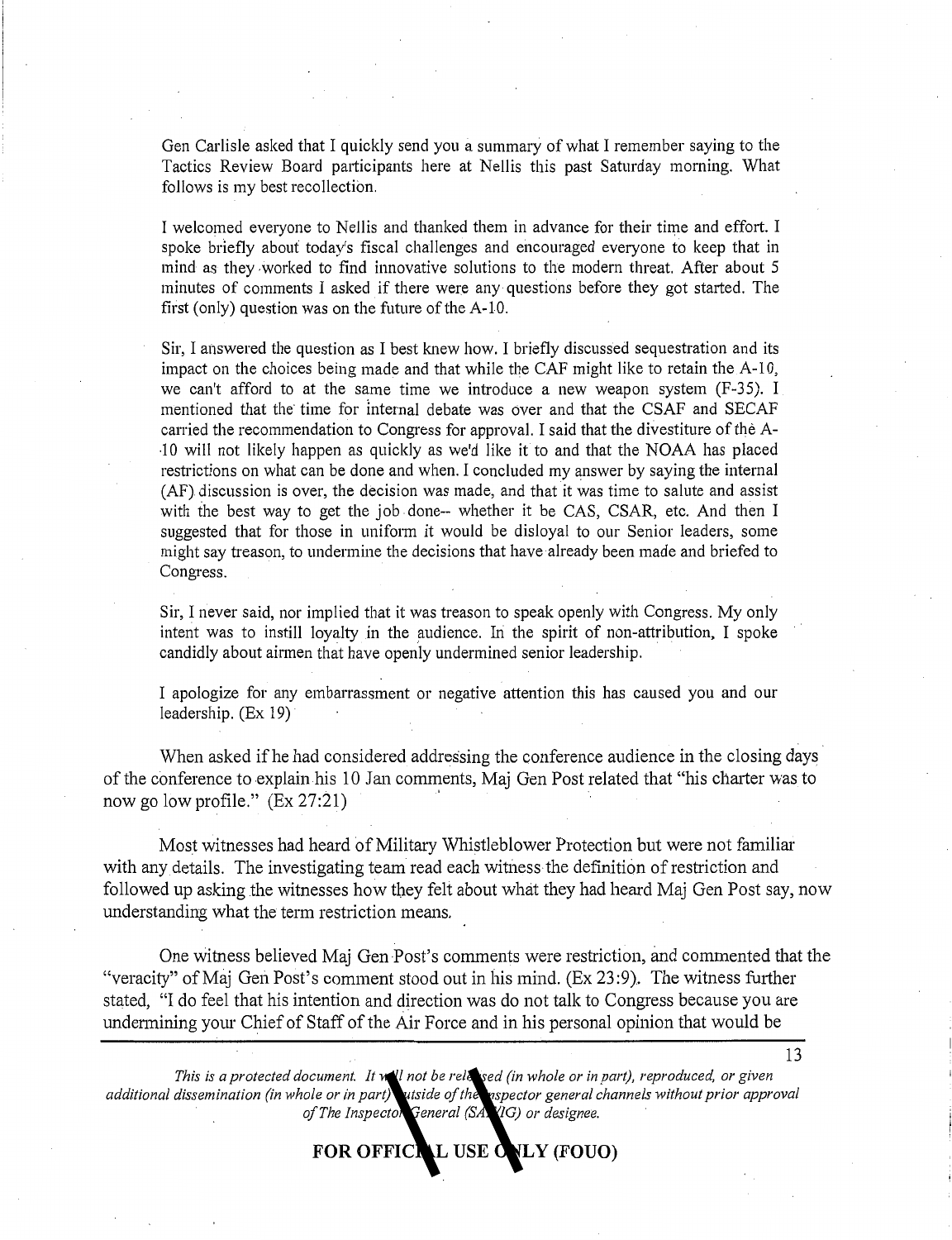committing treason." (Ex 23:8) However, another witness did not believe that Maj Gen Post was restricting members by any comments he made. Rather, that witness, a major, believed, Maj Gen Post "was conveying a strong backing of the Chief of Staff of the Air Force's position on the A-10 and the retirement of the A-10." (Ex 20:16) Yet another witness stated he personally did not view the comments as restriction although he had talked to others in the audience who did. (Ex 26:10) He believed that most people in the room did not take Maj Gen Post's comments as a direct order not to go to Congress.

When asked if he felt the comments were restrictive, a fourth witness testified:

I guess, I knew that I would never get in trouble for it. Let me phrase it this way, I guess if, if I, I walked away with the idea that if I, I never would, but if I ever went to Congress about the F-35 or the A-10 that I sure as heck would not tell anybody that I'd done it like then if you could summarize that if anybody did it and then they, they went and just advertised that to everybody that, you know, hey, I went and talked to so and you know, that it, it would probably not be viewed very highly and if I walked away that it would probably not be, it would not be from a career wise politically smart to, to bring up the fact that you opposed it and definitely that you went to Congress. That's what I know but beyond that I, yeah, I don't, you know I wouldn't really feel restricted from going or anything.  $(Ex 21:11)$ 

A fifth witness stated Maj Gen Post's comments would not have prevented him from going to Congress. He added: .

... the feeling that I got was he was just more upset and, and frustrated than a warning to people. I mean, I think that, I think he just wanted you to think twice, I don't know if . that's a good term, but, uh, he wanted you to just think about what you were doing to the Air Force as a whole if you were to say a comment like that to Congress .... (Ex 24: 10- 11)

However, a sixth witness took the comments more literally and was intimidated by them:

I would take it absolutely that I should never even consider talking to Congress about the A-10, because I would feel fairly certain that that communication would be used against me. I would even take it a little bit farther to say that it would be bad for my career and my image as an officer ifI spoke in public. Not in public, but I mean, let's say I stood up in front of the four hundred officers in the room and said, hey the A-10 is doing this and we have these capabilities and we're effective in these mission areas and we can provide these services for the DOD; I would feel like even that would be bad for me because it's kind of a, it's not an environment where that type of discussion is being fostered. It's an environment where you have to get in line and if you are saying anything that goes against the Chief of Staff or goes against the General, that you're on their hit list. (Ex  $22:11)$ 

*This is a protected document. It will not be released (in whole or in part), reproduced, or given*  additional dissemination (in whole or in part) wiside of the *inspector general channels without prior approval* of The Inspector Feneral (SAF<sub>/IG</sub>) or designee.

**FOR OFFICIAL USE ONLY (FOUO)**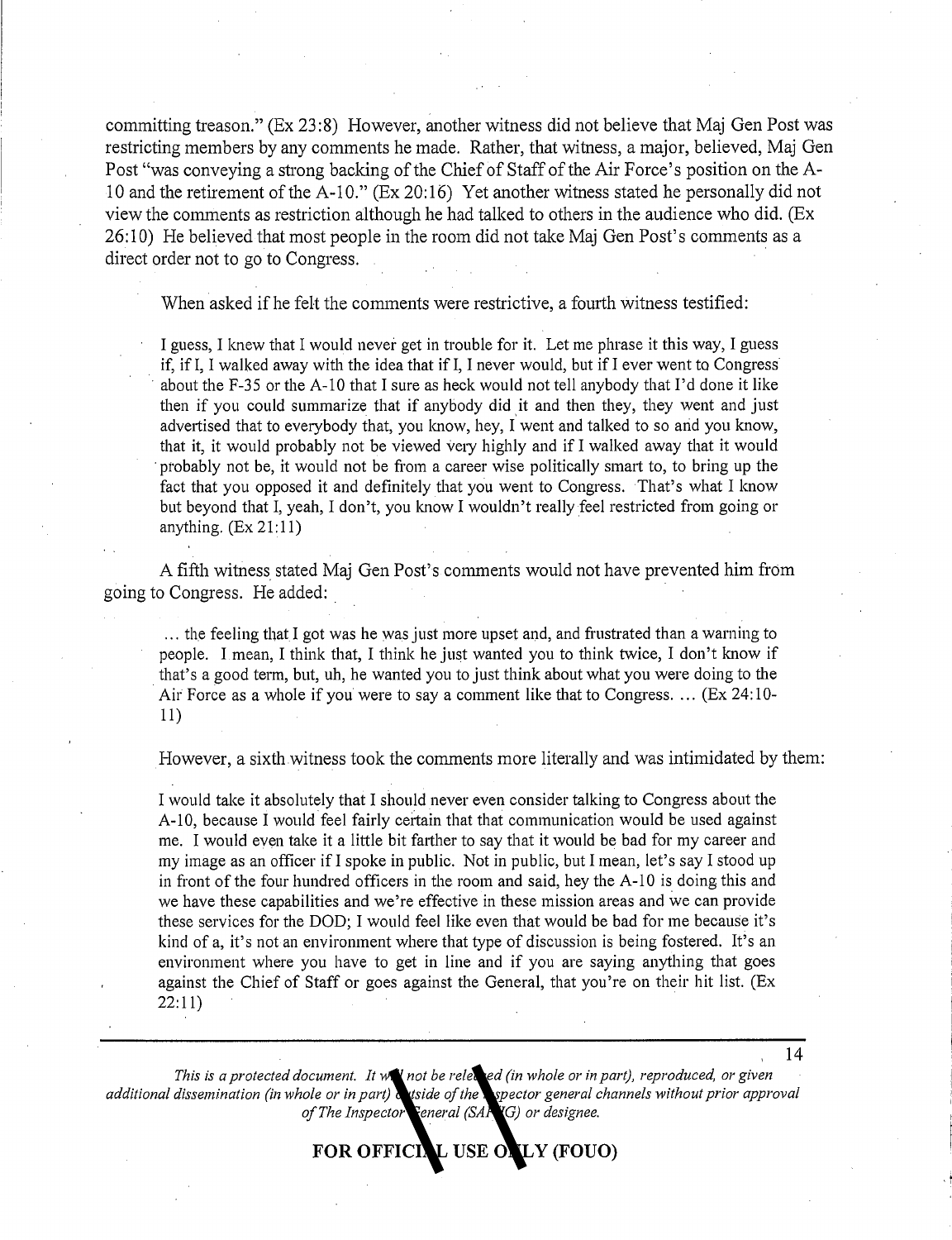This analysis will now take the information discussed above and examine it in light of the "acid test" from AFI 90-301, Chapter 7, see above, in the standards section.

#### **1. How did the RMO limit or attempt to limit the member's access to an IG or a Member of Congress?**

The preponderance of evidence concerning Maj Gen Post's 10 Jan 15 answer to a question concerning the A-lO's status indicates he made two key remarks that "caught the attention" of the audience. These two remarks from his overall answer made the internet blogs and later the newspapers and were corroborated by five witnesses who were in the room at the time:

- 1. He stated words to the effect that if anyone accuses him of saying this, he would deny it, and
- 2. He stated words to the effect that anyone who is passing information to Congress about A-10 capabilities is committing treason.

Regarding the first of the two remarks -- one of the witnesses had heard him make this statement before; all witnesses testified they heard Maj Gen Post make the comment during the conference; and Maj Gen Post related that his does use this remark on occasion. The focus of the restriction allegation is on the second comment. Although, Maj Gen Post testified that he did not remember linking "going to Congress" to "treason" as alleged, the preponderance of the evidence indicates that whatever were his exact words, they came across to the listener as providing Congress information about the A-lO's capabilities was committing treason.

A statement from a Major General and Vice Commander of a Major Command carries a lot of weight, especially when said in front of a large audience primarily composed of captains and majors. Maj Gen Post's words had the effect of making members "think twice" (Ex 24:11) at a minimum, and "absolutely not go" (Ex 22: 11) as a maximum, before approaching Congress on the A-10 issue. Based on a preponderance of the evidence, the IO found that Maj Gen Post's choice of words would reasonably have a "chilling effect" on anyone thinking of approaching a member of Congress concerning the A-10 aircraft. Hence, his words can be viewed as limiting the member's willingness to go to/access Congress on this matter. To many, the message clearly came across that he did not want Air Force members addressing the A-10 issue with Congress.

#### **2. What was the intent of the RMO? (goes to what the message was)**

*This is a protected document. It will not be released (in whole or in part), reproduced, or given additional dissemination (in whole or in part)* utside of the *aspector general channels without prior approval* of The Inspector General (SA<sub>RIG</sub>) or designee.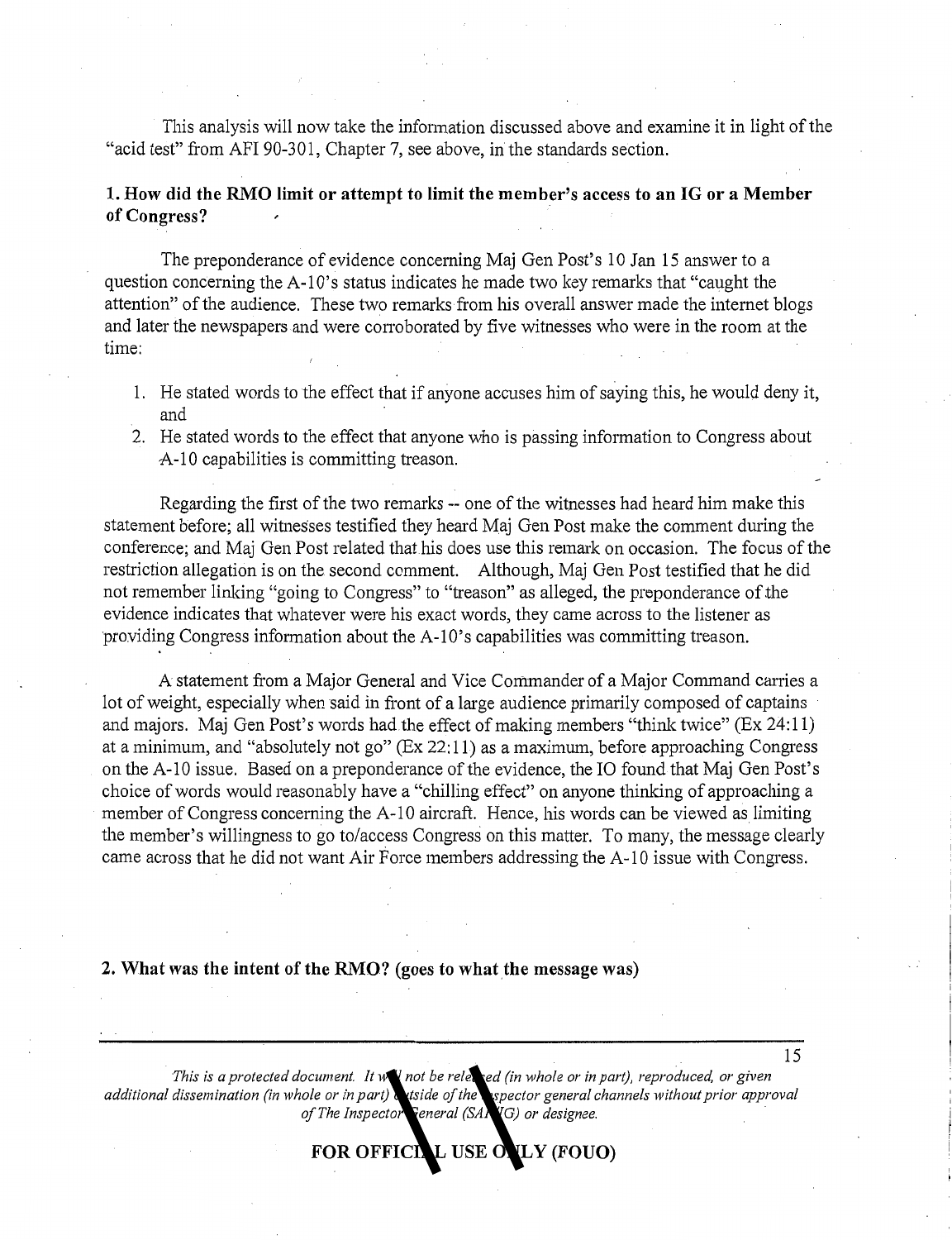#### **(1) Reasons for restricting or taking actions that created barriers to making protected [lawful] communications.**

Maj Gen Post related several times in his testimony, his memorandum for the record, and his email to AF/CC that his intended message for the audience on 10 Jan 15 was that the Air Force was very happy with the A-10 as a weapons platform, but budgetary considerations were such that the Air Force could not afford to continue its operation and also bring on the next generation F-35. Air Force leadership made their decision on this issue, and Maj Gen Post believes in the need to support the Secretary and the Chief on this issue. Maj Gen Post spoke to the frustration at the senior leader level of what is felt by some to be efforts to undermine the Air Force on this issue. The evidence indicates that this frustration led to Maj Gen Post's remarks.

#### **(2) Reasonableness of the RM O's actions.**

Some witnesses believed that Maj Gen Post using the word "treason" was "a stretch" (Ex 26:6) or "over the top." (Ex 21 :6) Some thought his remarks were inappropriate. The witnesses indicated that Maj Gen Post appeared serious when he made the comments and some of the witnesses interpreted the comments as members should not talk to Congress about the A-10. To talk to the audience about the A-10 and F-35 aircraft, the ongoing issues, and explain that Air Force leadership was working the issue in the budgetary and political arenas is not unreasonable. However, the IO found to link going to Congress concerning the A-IO's capabilities to the term treason, or even being disloyal to the Service, is not reasonable ..

#### **(3) Motive for the RMO's action.**

Based on the testimony of witnesses, the preponderance of the evidence indicates that Maj Gen Post's motive(s) for his remarks comes from a desire to convince the rank and file Air Force members to support the Air Force leadership's decisions on this issue and not attempt to undermine the decisions as some have been perceived as doing in the past.

#### **3. Would a reasonable person, under similar circumstances, believe he or she was actually restricted from malting a lawful communication with the IG or a Member of Congress based on the RMO's actions? Yes.**

As discussed above, some members of the audience did feel restricted by Maj Gen Post's remarks. At the same time, other members did not feel restricted, but felt going to Congress on this issue could potentially hurt or endanger their career.

The IO found no evidence that Maj Gen Post was trying to prevent members from making unlawful communications to Congress such as releasing classified information, or other Privacy

*This is a protected document. It will not be released (in whole or in part), reproduced, or given additional dissemination (in whole or in part) outside of the inspector general channels without prior approval*  of The Inspector General (SA<sup>YIG</sup>) or designee.

FOR OFFICIAL USE OLY (FOUO)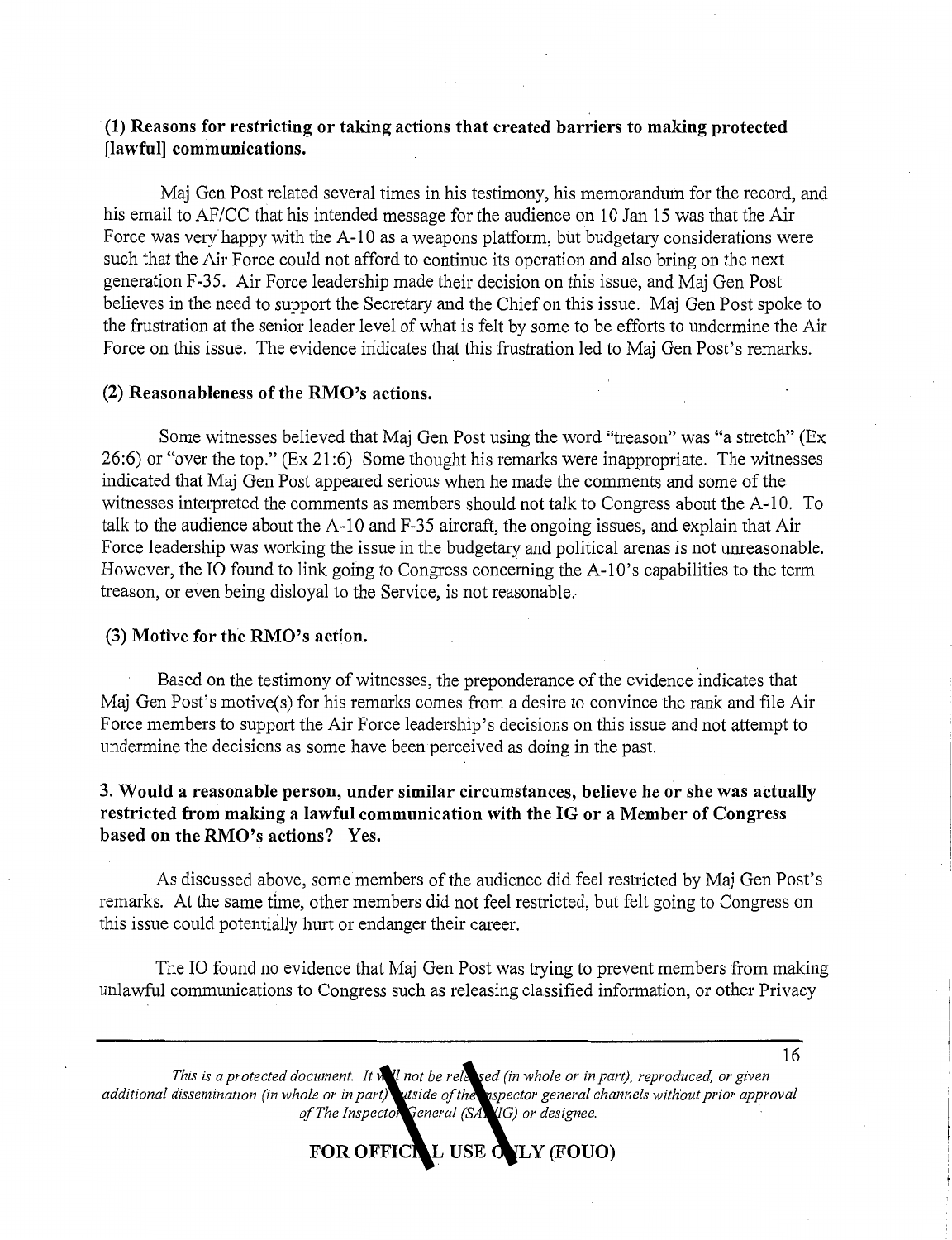Act protected or nomeleasable information. Also, Maj Gen Post testified that he believed communicating with Congress about the A-10 would be a lawful communication. (Ex 27:18)

The individuals who felt restricted by Maj Gen Post's remarks were captains and majors with approximately 10-12 years of experience in the Air Force. They did not have experience at. the Major Command level or at Headquarters Air Force and more than likely did not know what information the Air Force had reviewed and provided to Congress in making its decision regarding the A-10. Maj Gen Post testified that even wing commanders did not know all the information that went into the Air Force's decision regarding the A-10 and F-35. (Ex 27:19) Based on the words used and the experience and background of the witnesses who felt restricted, the IO found that Maj Gen Post's words had a chilling effect on some of the attendees and caused them to feel restrained from communicating with the members of Congress.

 $\cdot$  Based on a preponderance of the evidence, a reasonable person, under similar circumstances and hearing words linking going to Congress about the A-10 to committing treason, would conclude that Maj Gen Post did not want them going to Congress, and they would feel restricted from doing so.

#### **CONCLUSION.**

The IO found no evidence that Maj Gen Post's comment actually limited any of the witnesses' access to a member of Congress. None of the witnesses indicated that they were making or preparing to make a communication to a member of Congress. Therefore, the IO ·concluded, by a preponderance of the evidence, that Maj Gen Post did not actually prevent military members from contacting a member of Congress.

However, the preponderance of evidence indicates that, although Maj Gen Post may not have intended to violate the federal law that addresses restriction, his position combined with his choice of words on 10 Jan 15 while addressing an audience of well over 300 people had the effect of attempting to prevent some members from lawfully communicating with members of Congress. His actions meet the definition of restriction and violate 10 USC 1034 and DoDD 7050.06.

Hence, by a preponderance of evidence, based. upon the findings of fact and sworn testimony, the allegation that on or about 10 Jan 15, Maj Gen James N. Post III restricted and/or attempted to restrict members of the Armed Forces from lawfully communicating with members of Congress in violation of 10 U.S.C. 1034, *Protected communications; prohibition of retaliatory personnef actions* and DoD Directive (DoDD) 7050.06, *Military Whistleblower Protection,* was **SUBSTANTIATED.** 

*This is a protected document. It will not be released (in whole or in part), reproduced, or given additional dissemination (in whole or in part) outside of the inspector general channels without prior approval of The Inspector General (SAFIIG) or designee.* 

FOR OFFICIAL USE ONLY (FOUO)